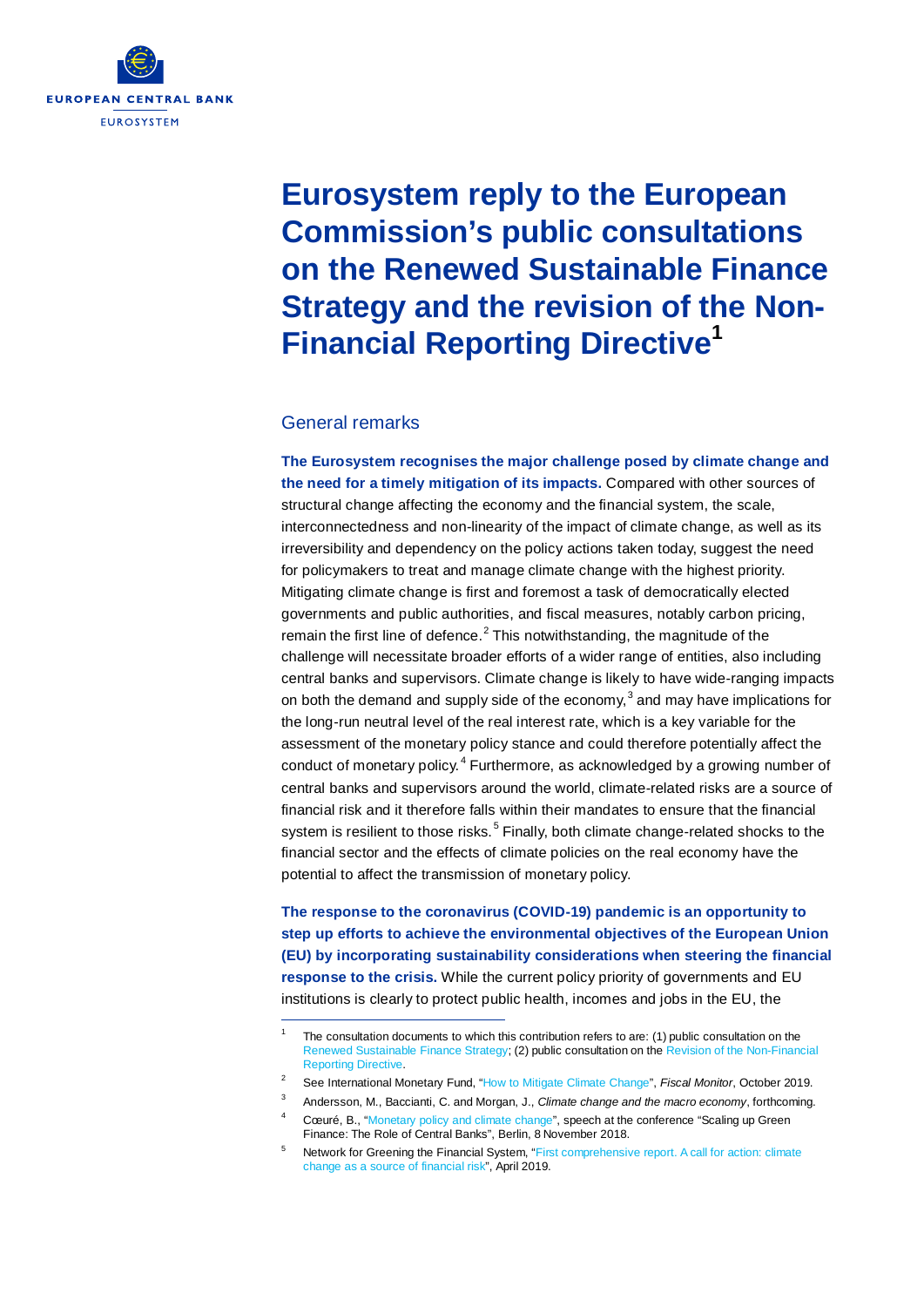COVID-19 crisis is a reminder of the need to strengthen the resilience of our societies and economies against disruptive exogenous shocks and catastrophic events. The COVID-19 pandemic could hinder progress towards a sustainable economy in diverse ways. But the measures that are being put in place at national and EU level to help the economy recover from the emergency also offer a unique opportunity to take into account climate change and sustainability more broadly. The European Council committed to integrating the needs of the green transition in the Roadmap for Recovery from the COVID-19 pandemic, [6](#page-1-0) indicating that the sustainability goals of the EU will have to underpin the recovery. This was reflected by the European Commission in its proposal for a recovery instrument.<sup>[7](#page-1-1)</sup> The Eurosystem encourages governments, public institutions and the private sector to give due consideration to a resilient, sustainable and fair economic recovery, and supports policy initiatives to this end.

### **In line with its mandate, the European Central Bank (ECB) supports the aims of the EU, including fostering a sustainable economy that ensures prosperity and secures citizens' long-term well-being against economic, social and ecological**

**risks.** The scope, modalities and limits for the Eurosystem's supporting role in pursuing the sustainability objectives of the Union are defined by its mandate, as outlined in Article 127 of the Treaty on the Functioning of the European Union (TFEU). Without prejudice to the primary objective of price stability, the Eurosystem supports the general economic policies in the Union with a view to contributing to the achievement of the objectives of the Union. These include inter alia "the sustainable development of Europe based on balanced economic growth and price stability, a highly competitive social market economy, aiming at full employment and social progress, and a high level of protection and improvement of the quality of the environment."<sup>[8](#page-1-2)</sup> Furthermore, under its supervisory and financial stability functions as conferred upon it by the Single Supervisory Mechanism Regulation under Article 127(6) of the TFEU, $<sup>9</sup>$  $<sup>9</sup>$  $<sup>9</sup>$  the ECB supports the EU policy efforts aimed at</sup> improving the identification and management of financial risks related to sustainability, with a view to enhancing the safety and soundness of credit institutions and the stability of the financial system. In this context, better disclosure and transparency on environmental risks is needed as a fundamental building block for raising awareness and ensuring sufficiently encompassing and granular information to facilitate market pricing of the related risks in line with the principle of an open market economy.

<span id="page-1-0"></span>See th[e Joint statement of the Members of the European Council of](https://www.consilium.europa.eu/media/43076/26-vc-euco-statement-en.pdf) 26 March 2020 and the Roadmap [for Recovery: Towards a more resilient, sustainable and fair Europe.](https://www.consilium.europa.eu/media/43384/roadmap-for-recovery-final-21-04-2020.pdf)

<sup>7</sup> Communication from the European Commission to the European Parliament, the European Council, the Council, the European Economic and Social Committee and the Committee of the Regions: Europe's moment: Repair and [Prepare for the Next Generation,](https://ec.europa.eu/info/sites/info/files/communication-europe-moment-repair-prepare-next-generation.pdf) COM(2020) 456 final.

<span id="page-1-3"></span><span id="page-1-2"></span><span id="page-1-1"></span>Article 3 of the consolidated version of th[e Treaty on European Union](https://eur-lex.europa.eu/collection/eu-law/treaties/treaties-force.html#new-2-51) (TEU) of 7 June 2016.

<sup>9</sup> Council Regulation (EU) No 1024/2013 of 15 October 2013 conferring specific tasks on the European Central Bank concerning policies relating to the prudential supervision of credit institutions.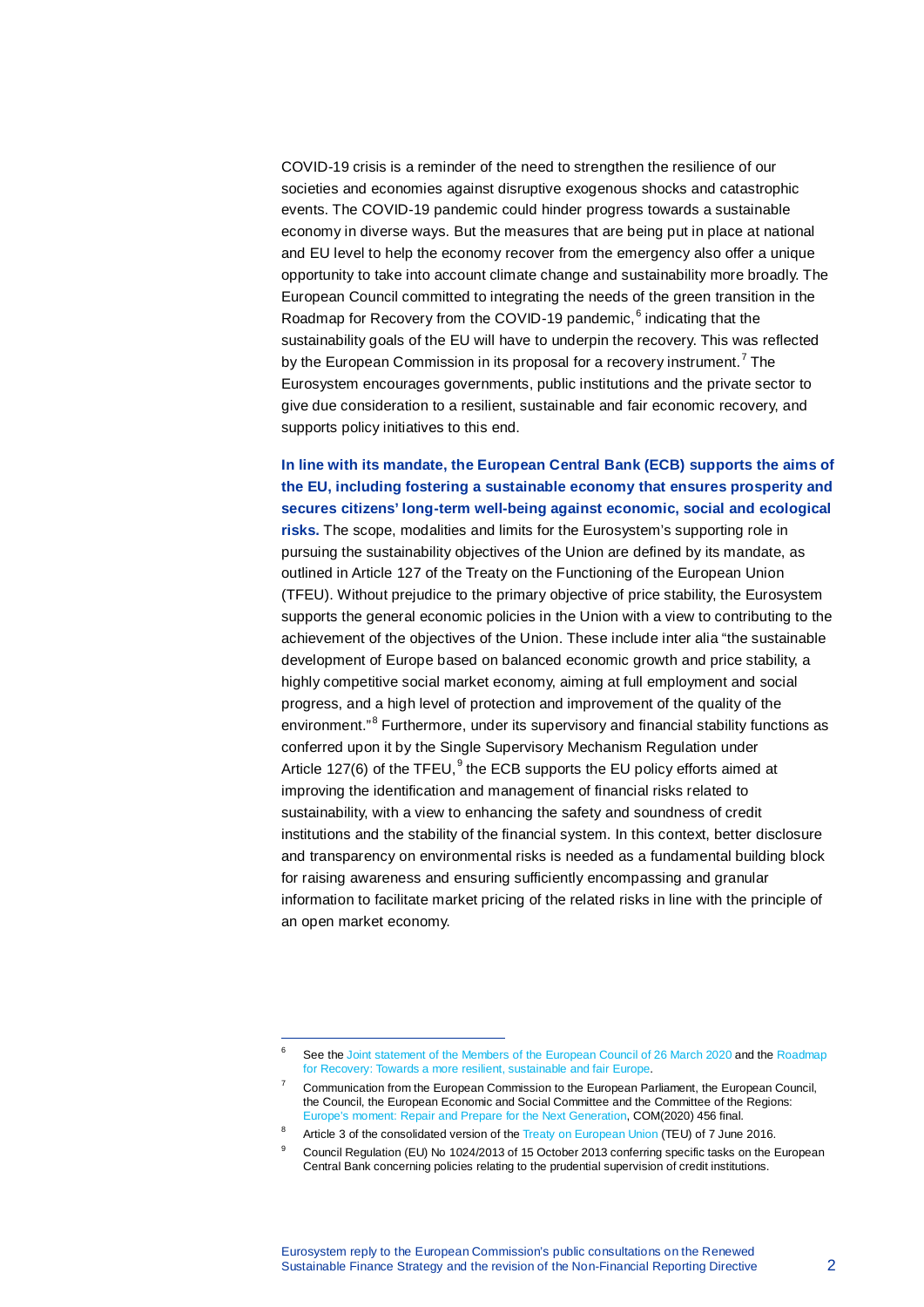# **Reflecting the importance of timely mitigating action, the EU has committed to increasingly ambitious climate-related and environmental targets.**[10](#page-2-0) The European Council has most recently endorsed the target of net-zero greenhouse gas (GHG) emissions by 2050. This long-term goal underpins the European Green Deal<sup>[11](#page-2-1)</sup>, a comprehensive growth strategy launched by the European Commission in December 2019 with the objective of meeting the EU's carbon neutrality target while ensuring sustainable and inclusive growth, and a resource-efficient and competitive economy. On 4 March 2020 the European Commission published a proposal for a European Climate Law<sup>[12](#page-2-2)</sup>, which would enshrine the target of carbon neutrality by 2050 in EU law and provide the reference long-term framework for the EU's climate and environmental policies.

#### **In this context, sustainable finance will be key to the transition to a carbon-**

**neutral economy.**[13](#page-2-3) According to the European Commission's estimates, the EU will need up to €470 billion of additional investments per year to reach its to reach its current climate and environmental policy goals.<sup>[14](#page-2-4)</sup> While substantial public investment will be needed, the transition can only be successful if the private sector contributes by directing capital towards climate and environmental action. In this respect, the financial system can be a catalyst for this change, given its central role in the economy, with financial institutions operating as financial intermediaries.<sup>[15](#page-2-5)</sup> Market forces can and should be a key driver of the redirection of financial flows towards sustainable economic activities. But for markets to support the transition, policymakers should create the conditions for the financial sector to do what it does best: allocating capital where it is most needed, guided by investors' preferences and effective price signals that correctly reflect the externalities associated with climate change and environmental degradation.

**Against this background, the Eurosystem welcomes the European Commission's public consultations on the Renewed Sustainable Finance Strategy and the revision of the Non-Financial Reporting Directive. The Eurosystem emphasises five key messages:**

l,

1. **Transparency and disclosure are currently lacking. Efforts to address the gaps are therefore welcome and fundamental to the Renewed Sustainable** 

<span id="page-2-0"></span><sup>&</sup>lt;sup>10</sup> In 2010 the EU agreed on the Europe 2020 package of energy and climate targets for 2020, aiming to reduce greenhouse gas emissions by 20% compared to 1990 levels, to increase the share of renewable energy in the EU energy mix to 20%, and to increase energy efficiency by 20%. In 2014 the EU agreed to increase these targets to 40%, 32% and 32.5% respectively by 2030, and submitted these commitments as the EU contribution under the 2015 Paris Agreement. On 12 December 2019 the European Council endorsed the target of net-zero emissions by 2050.

<span id="page-2-1"></span><sup>&</sup>lt;sup>11</sup> Communication from the Commission to the European Parliament, the European Council, the Council, the European Economic and Social Committee and the Committee of the Regions: European Green [Deal,](https://eur-lex.europa.eu/legal-content/EN/TXT/?qid=1588580774040&uri=CELEX:52019DC0640) COM/2019/640 final.

<span id="page-2-2"></span> $12$  Proposal for a Regulation of the European Parliament and of the Council establishing the framework for achieving climate neutrality and amending Regulation (EU) 2018/1999 [\(European Climate Law\)](https://www.https/eur-lex.europa.eu/legal-content/EN/TXT/?qid=1588581905912&uri=CELEX:52020PC0080), COM/2020/80 final.

<span id="page-2-3"></span><sup>13</sup> Lagarde, C., ["Climate change and the financial sector"](https://www.ecb.europa.eu/press/key/date/2020/html/ecb.sp200227_1%7E5eac0ce39a.en.html), speech given at the launch of the COP 26 Private Finance Agenda, London, 27 February 2020.

<span id="page-2-4"></span><sup>14</sup> European Commission, "Identifying Europe's recovery needs", *Staff working document*, Brussels, 27 May 2020.

<span id="page-2-5"></span><sup>15</sup> Thimann, C., "Finance and sustainability: the end of 'business as usual'" in the *BaFinPerspectives* issue on "Sustainability", No 2, 2019.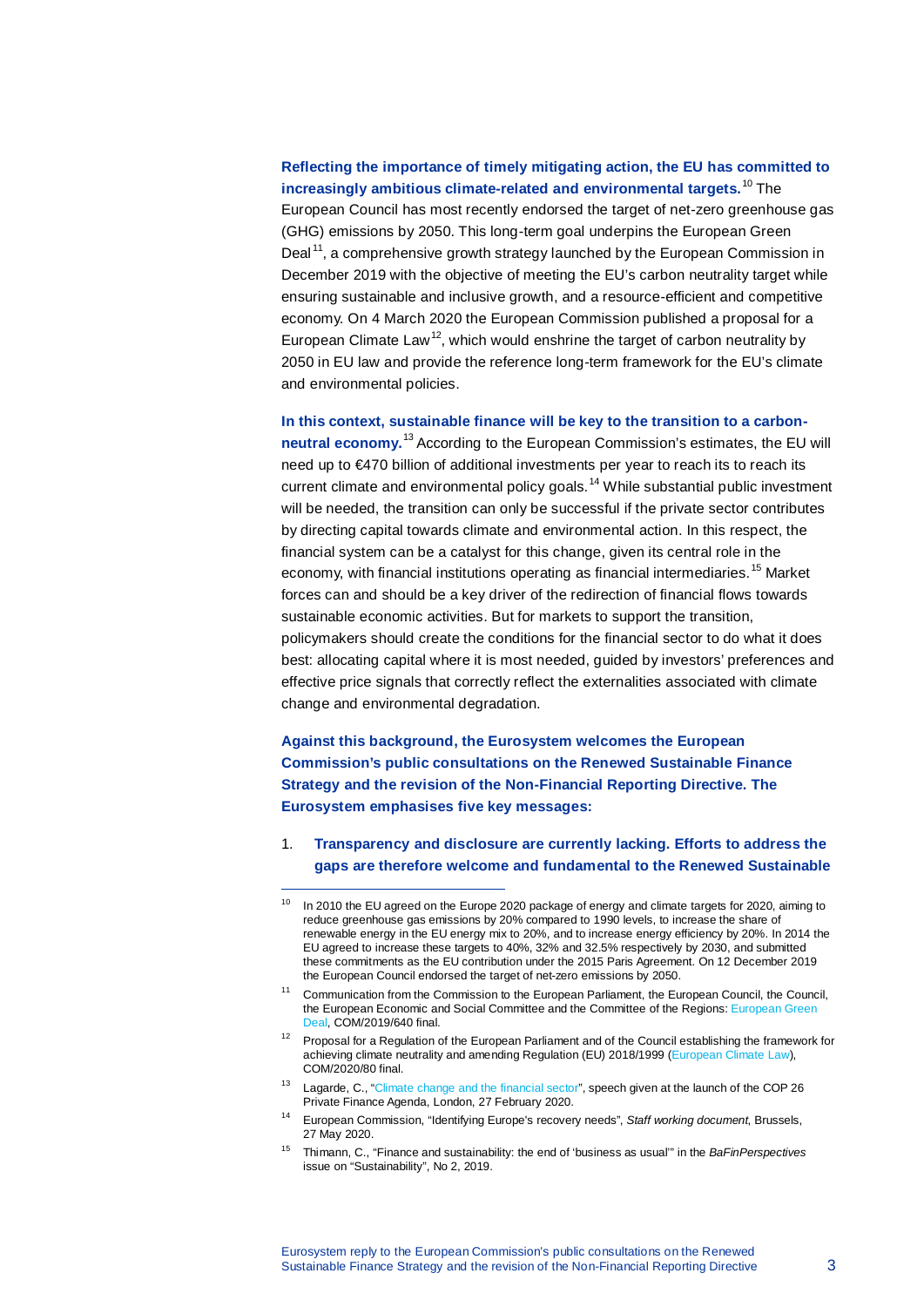**Finance Strategy.** Sustainable finance requires a clear link to be established between the funds raised and the impact in terms of sustainability of the investment that those funds are meant to finance. This requires the information set available to financial players to be expanded beyond the traditional signals used by conventional investors. Only if investors have clear and reliable information regarding the impact of their investments can they take financial decisions consistent with their own preferences for sustainability and confidently rebalance their portfolios towards sustainable assets. Currently the sustainable finance market suffers from numerous informational market failures: information on the sustainability of financial products – when available – is inconsistent, largely incomparable and at times unreliable. Closing the remaining gaps is a necessary pre-condition for the entire sustainability agenda to succeed. This requires first and foremost a revision of corporate disclosure. Second, it requires standardised and commonly agreed definitions. In this respect, the EU Taxonomy is an essential milestone to provide clarity and certainty on the definition of sustainability. It should be swiftly implemented and its scope and sectoral coverage should be expanded. Finally, it requires the development of reliable, verifiable and transparent EU standards for sustainable financial products.

2. **The financial sector can only play a supporting role alongside an overall policy framework setting the right long-term incentives.** In order to realise its full potential, sustainable finance needs to be embedded in a policy context that is conducive to a long-term reorientation of the financial sector and the economy as a whole. This requires effective and credible incentives to guide economic decisions, and a stable and predictable long-term strategy. As long as environmental externalities of economic activities are not adequately priced in, sustainable investments can be expected to remain below their desired level, as many green projects are bound to be relatively unattractive compared to nongreen investments owing to – inter alia – their long-term nature, risk profile and high cost of capital. While sustainability-oriented investors may be willing to forego part of their returns for holding sustainable assets, thus lowering the cost of funding for these investment projects, adjusting relative prices to reflect the costs of environmental externalities remains essential. This requires economic incentives to be changed through appropriate fiscal policy measures, including carbon pricing, and/or regulatory tools, while catering for their distributional consequences. More ambitious carbon pricing policies could, in turn, also lead to better pricing of climate-related risk in capital markets. Sustainable finance can act as a catalyst and facilitator of the transition, but it is no substitute for a credible climate policy encompassing all appropriate policy tools.

3. **Climate change and environment-related risks necessitate appropriate risk monitoring and risk management frameworks.** Two climate-related risks can have an impact on the financial system: the disruption or destruction of economic activities and assets through a changing climate ("physical risks"), and the process of adjustment towards a low-carbon and sustainable economy ("transition risks"). Physical risks may materialise both through gradual changes in climate, for example rise in temperature, changes in precipitation patterns,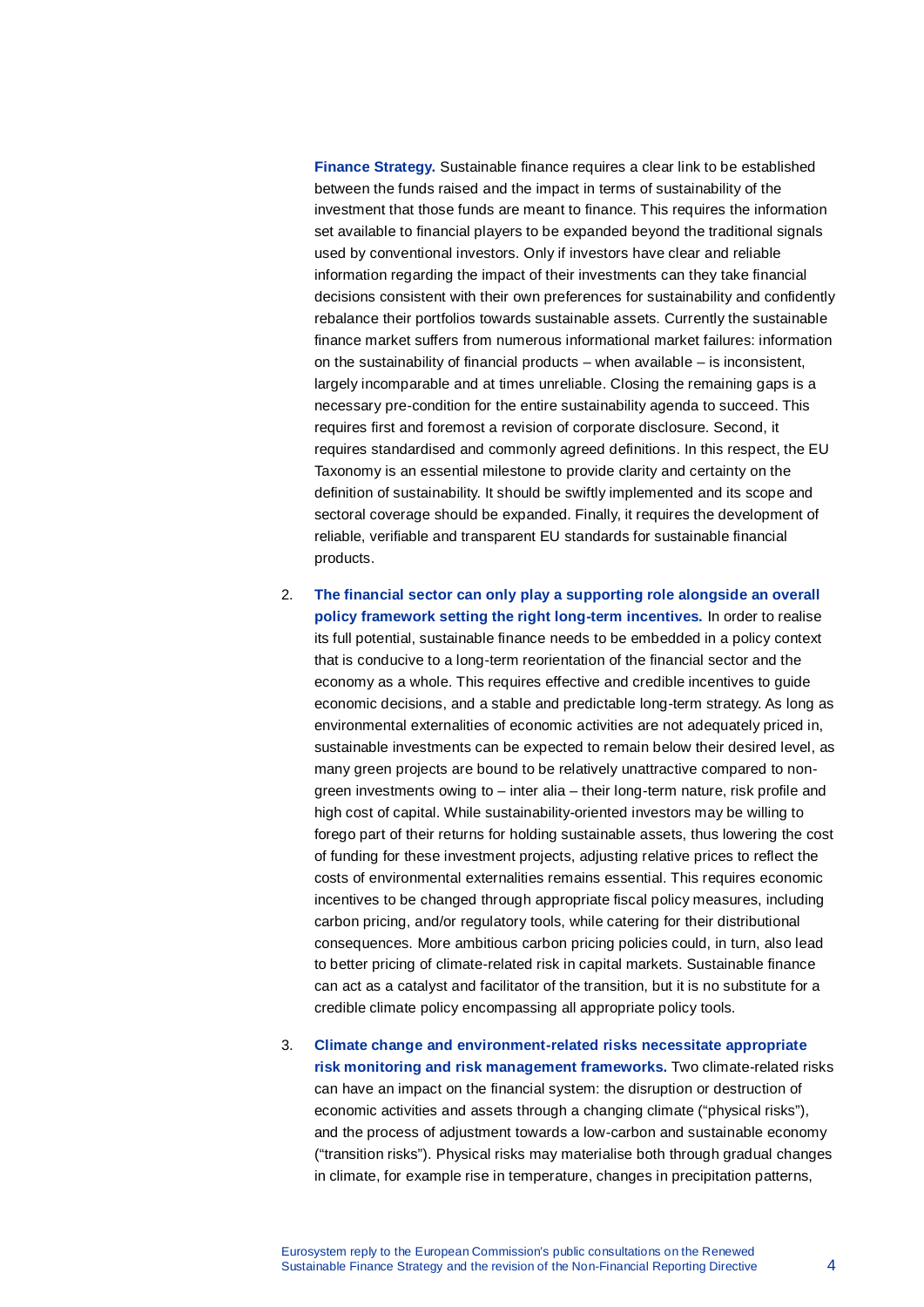sea level rise, and through changes in the frequency and intensity of extreme weather events, such as heat waves, droughts, floods and hurricanes. Transition risks will depend on the timing, and thus the required strength, of policy action. It is expected that more severe measures are necessary to contain climate change the longer policy action is delayed ("the tragedy of the horizon").<sup>[16](#page-4-0)</sup> Both physical and transition risks can then propagate to the financial and corporate sector through four main channels: credit, market (including the liquidation of assets<sup>[17](#page-4-1)</sup>), operational and legal/reputational risks. If not appropriately monitored and managed, these risks could ultimately impact the Eurosystem's tasks and its ability to fulfil its mandates of financial and price stability. The financial risks to which the Eurosystem operations are exposed could also be negatively affected since potentially weaker issuers and counterparties would be less resilient, hence less able to absorb losses or to cope with unexpected shocks. Importantly, the transmission of monetary policy to the economy could be affected by malfunctioning of the financial system and by the impact on the supply of credit which may result from the materialisation of climate change-related risks.

#### 4. **Sustainable finance has close links to other policy priorities, in particular capital markets union (CMU), and synergies should be exploited.**

Sustainable finance and CMU are two mutually reinforcing initiatives, and progress on both policy fronts is needed. To the extent that the EU policy initiatives are successful in removing the obstacles currently holding back the development of a cross-border market for sustainable financial products, these actions will be instrumental in fostering further growth of this segment.<sup>[18](#page-4-2)</sup> In turn, this could reinforce the efforts to deepen and further integrate EU capital markets, providing new sources of funding for businesses, new opportunities for investors and enhancing the resilience of the financial system. In this context, common standards for sustainable financial products can be a powerful driver of financial integration. Furthermore, as equity finance tends to be more effective in accelerating the carbon transition than debt-based approaches, <sup>[19](#page-4-3)</sup> it is key that further progress also includes sufficient incentives for equity and debt markets to play their roles. In turn, CMU can contribute to sustainable finance objectives: first, by making it easier for investors to seek out sustainable investment opportunities across Europe, deep and liquid capital markets can help mobilise the funds needed to finance the transition to a low-carbon economy.<sup>[20](#page-4-4)</sup> Second, CMU can enhance the risk-sharing capacity of the EU

<span id="page-4-0"></span><sup>&</sup>lt;sup>16</sup> See Giuzio, M., Krusec, D., Levels, A., Melo, A.S., Mikkonen, K. and Radulova, P., "Climate change and [financial stability",](https://www.ecb.europa.eu/pub/financial-stability/fsr/special/html/ecb.fsrart201905_1%7E47cf778cc1.en.html) *Financial Stability Review*, Special Feature, European Central Bank, May 2019. and Carney, M., "Breaking the Tragedy of the Horizon – climate change and financial stability", speech given at Lloyd's of London, London, 29 September 2015.

<span id="page-4-1"></span><sup>17</sup> One source of such risk relates to the disposal of stranded assets as transition policies are implemented and economic agents adjust their preferences accordingly.

<span id="page-4-2"></span><sup>18</sup> De Nederlandsche Bank, ["Bottlenecks in funding of green investments"](https://www.dnb.nl/en/news/news-and-archive/dnbulletin-2017/index.jsp), *DNBulletin*, January 2017.

<span id="page-4-3"></span><sup>19</sup> De Haas, R., and Popov, A., ["Finance and carbon emissions"](https://www.ecb.europa.eu/pub/pdf/scpwps/ecb.wp2318%7E44719344e8.en.pdf) *Working Paper Series*, No 2318, European Central Bank, Frankfurt am Main, September 2019[, Financial Integration and Structure in the](https://www.ecb.europa.eu/pub/pdf/fie/ecb.fie202003%7E197074785e.en.pdf)  [Euro Area,](https://www.ecb.europa.eu/pub/pdf/fie/ecb.fie202003%7E197074785e.en.pdf) European Central Bank, Frankfurt am Main, March 2020.

<span id="page-4-4"></span><sup>&</sup>lt;sup>20</sup> Se[e Interim Report of the High Level Forum on the Capital Markets Union](https://ec.europa.eu/info/sites/info/files/business_economy_euro/company_reporting_and_auditing/documents/200220-cmu-high-level-forum-interim-report_en.pdf) – a new Vision for Europe's [capital markets.](https://ec.europa.eu/info/sites/info/files/business_economy_euro/company_reporting_and_auditing/documents/200220-cmu-high-level-forum-interim-report_en.pdf)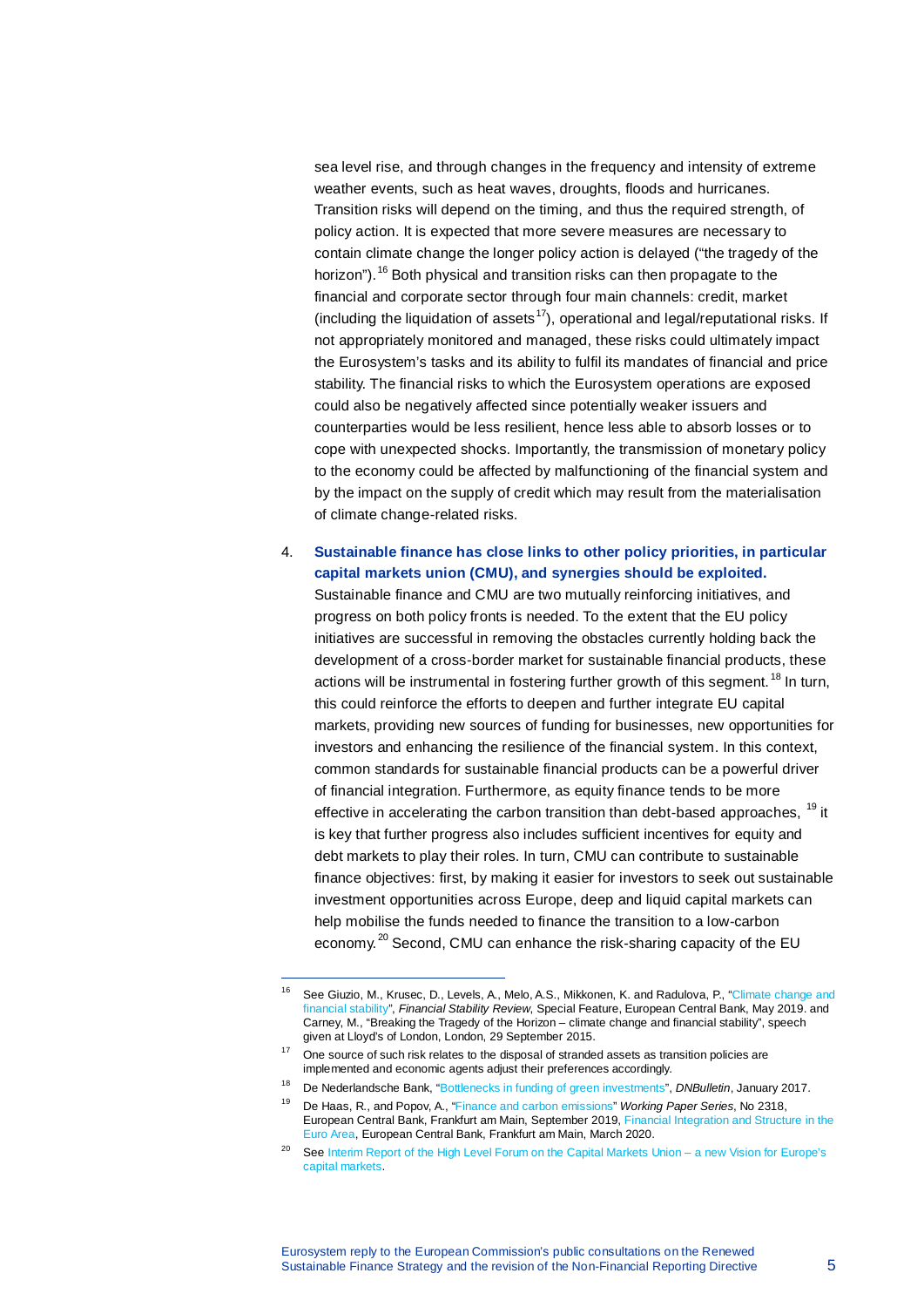financial system in the face of the climate challenge, notably through insurance against climate-related risks and by spreading the risks associated with risky investments in new carbon-efficient technologies among market participants and across the EU.

5. **Sustainable finance is a global issue, requiring close international coordination to promote internationally consistent frameworks and prevent regulatory fragmentation.** Given the global nature of the climate challenge, sustainable finance has by definition an international dimension. Collective leadership and globally coordinated action are therefore essential. A key strategic objective should be to avoid regulatory competition among countries undermining the EU's efforts to set high quality standards and undercutting the global efforts to bring finance flows into line with the Paris Agreement. Furthermore, internationally consistent standards on climate-related and environmental information disclosure would foster comparable high-quality information and provide greater clarity to the industry on how to align their reporting internationally. The EU's regulatory framework for sustainable finance constitutes one of the most advanced in the world: the EU's experiences should be leveraged to extend the Union's influence and help shape regulatory frameworks in other jurisdictions and at the international level.

**The Eurosystem stands ready to play its role in the announced initiatives in line with its competences and mandate.** The Eurosystem stands prepared to provide technical expertise to the European Commission in the areas of its competence and to contribute, within the limits of its mandate, to the further development of sustainable finance and the monitoring and management of the risks related to climate change. $^{21}$  $^{21}$  $^{21}$  The ECB expresses the expectation that it will be involved accordingly when draft Union acts that may directly or indirectly involve or impact the fields of the ECB's competence are due to be adopted and consulted in a timely manner in accordance with Article 127(4) of the TFEU.

**The rest of this document presents the Eurosystem's feedback to both the public consultations on the Renewed Sustainable Finance Strategy (Section 1) and on the revision of the Non-Financial Reporting Directive (Section 2).** The two consultations are related but distinct. Given the close link between the two consultations, this contribution serves as the Eurosystem reply to both consultations.

l,

# <span id="page-5-0"></span>1 Renewed Sustainable Finance Strategy

While considerable progress has already been achieved since the 2018 Action Plan on financing sustainable growth, additional policy action is needed to complete the framework and address the remaining gaps in the light of the renewed impetus towards carbon neutrality. The ECB welcomed the 2018 Action Plan as an important

 $21$  In the context of its monetary policy strategy review, the ECB will assess whether and how, acting within its mandate, it can take sustainability considerations – and notably risks related to environmental sustainability – into account; se[e press release of](https://www.ecb.europa.eu/press/pr/date/2020/html/ecb.pr200123%7E3b8d9fc08d.en.html) 23 January 2020.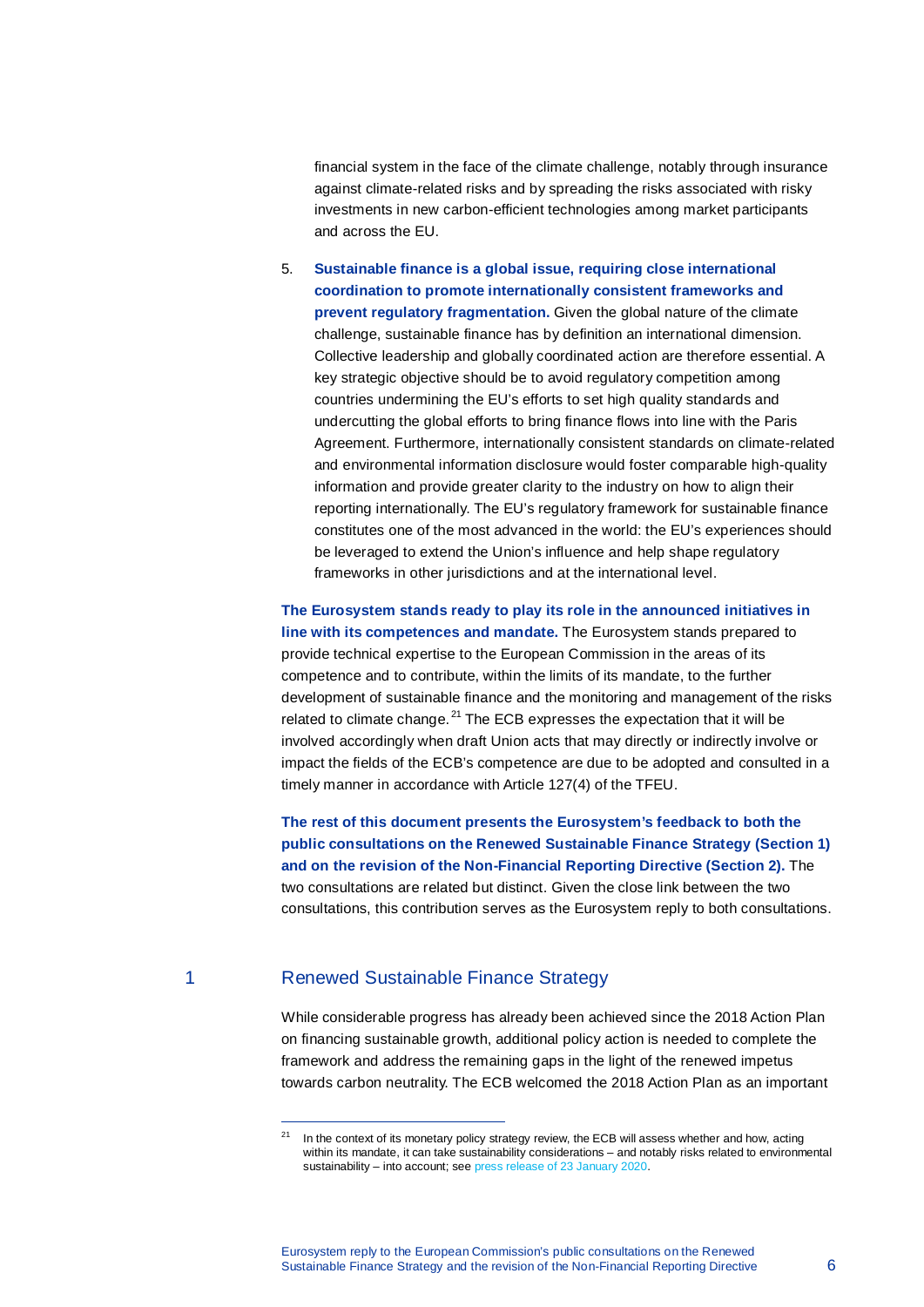step towards integrating sustainability into financial decision-making.<sup>[22](#page-6-0)</sup> As a member of the Technical Expert Group on Sustainable Finance, which was set up to assist the European Commission in following up its Action Plan, the ECB contributed actively to the development of an EU Taxonomy of sustainable economic activities, including the preparation of the Technical Report on the Taxonomy.<sup>[23](#page-6-1)</sup> Overall, together with the Disclosure Regulation<sup>[24](#page-6-2)</sup> and the Benchmarks Regulation<sup>25</sup>, the policy measures adopted since the 2018 Action Plan have laid the foundations for the growth of sustainable finance in the EU. Determined action is now needed to fill the remaining gaps and make the framework fit to deliver on the renewed EU ambitions.

#### 1.1 Improve the quality of sustainability and climate-related information

# 1.1.1 Data and ratings

l,

**The current landscape of market data providers includes a variety of environmental, social and governance (ESG) datasets,**[26](#page-6-4) **but available sustainability and climate-related data and scores suffer from a lack of standardisation and comparability.** In the absence of a consistent set of publicly available corporate-level information, the metrics developed by market data providers seek to consolidate the (limited) quantitative and qualitative environmental information provided by companies. But the correlation between scores from different providers is low, reflecting significant discretion in the construction of such indicators. $^{27}$  $^{27}$  $^{27}$  This is an impediment to the consistent use of ESG data by financial institutions and market participants. In addition, there is a limitation on the relevance

- <sup>23</sup> EU Technical Expert Group on sustainable finance, ["Taxonomy: Final report"](https://ec.europa.eu/info/sites/info/files/business_economy_euro/banking_and_finance/documents/200309-sustainable-finance-teg-final-report-taxonomy_en.pdf), March 2020.
- <sup>24</sup> Regulation (EU) 2019/2088 of the European Parliament and of the Council of 27 November 2019 on sustainability-related disclosures in the financial services sector [\(Disclosure Regulation\).](https://eur-lex.europa.eu/eli/reg/2019/2088/oj)

<span id="page-6-1"></span><span id="page-6-0"></span><sup>22</sup> [Action Plan: Financing Sustainable Growth,](https://eur-lex.europa.eu/legal-content/EN/TXT/?uri=CELEX:52018DC0097) 3 March 2018, COM/2018/097 final.<br>23 ELI Technical Expert Group on sustainable finance. "Taxonomy: Final report". Ma

<span id="page-6-3"></span><span id="page-6-2"></span><sup>&</sup>lt;sup>25</sup> Regulation (EU) 2016/1011 of the European Parliament and of the Council of 8 June 2016 on indices used as benchmarks in financial instruments and financial contracts or to measure the performance of investment funds and amending Directives 2008/48/EC and 2014/17/EU and Regulation (EU) No 596/2014 [\(Benchmarks Regulation\)](https://eur-lex.europa.eu/legal-content/EN/TXT/?uri=uriserv:OJ.L_.2016.171.01.0001.01.ENG&toc=OJ:L:2016:171:TOC).

<span id="page-6-4"></span> $26$  These include: (i) ESG Score Ratings: ESG scores in this dataset are based on qualitative and voluntary reporting by the rated company itself. Credit Rating Agencies (CRAs) only provide ESG scores for rated companies, so only existing customers are scored. ESG-related sector and industry research is based on own scores and again only covers rated companies; (ii) ESG Index data: these growing and well-used indices are included as benchmarks by some investment funds. This incentivises companies to fulfil required measures so their securities are included in the index; (iii) Specialist ESG data: these data collect non-mainstream and thus niche provider information and are especially valuable due to their expertise in specific fields. Labels provided to companies that fulfil the specialist's requirements and sustainability measures incentivise the assessed companies to increase their efforts. In recent times, many acquisitions by established market leaders have been observed, which has led to market concentration; (iv) ESG data on terminals: alongside with various datasets and tools, the terminal providers also include free-of-charge, high-level ESG data, in the form of rating scores for securities where available. Terminal providers collect information from public available sources and cooperating ESG dataset providers, incorporate it into their system and resell the derived information.

<span id="page-6-5"></span>See for example Carbone, S., Giuzio, M. and Mikkonen, K., "Climate risk-related disclosures of banks [and insurers and their market impact",](https://www.ecb.europa.eu/pub/financial-stability/fsr/html/ecb.fsr201911%7Efacad0251f.en.html#toc27) *Financial Stability Review*, European Central Bank, Frankfurt am Main, November 2019.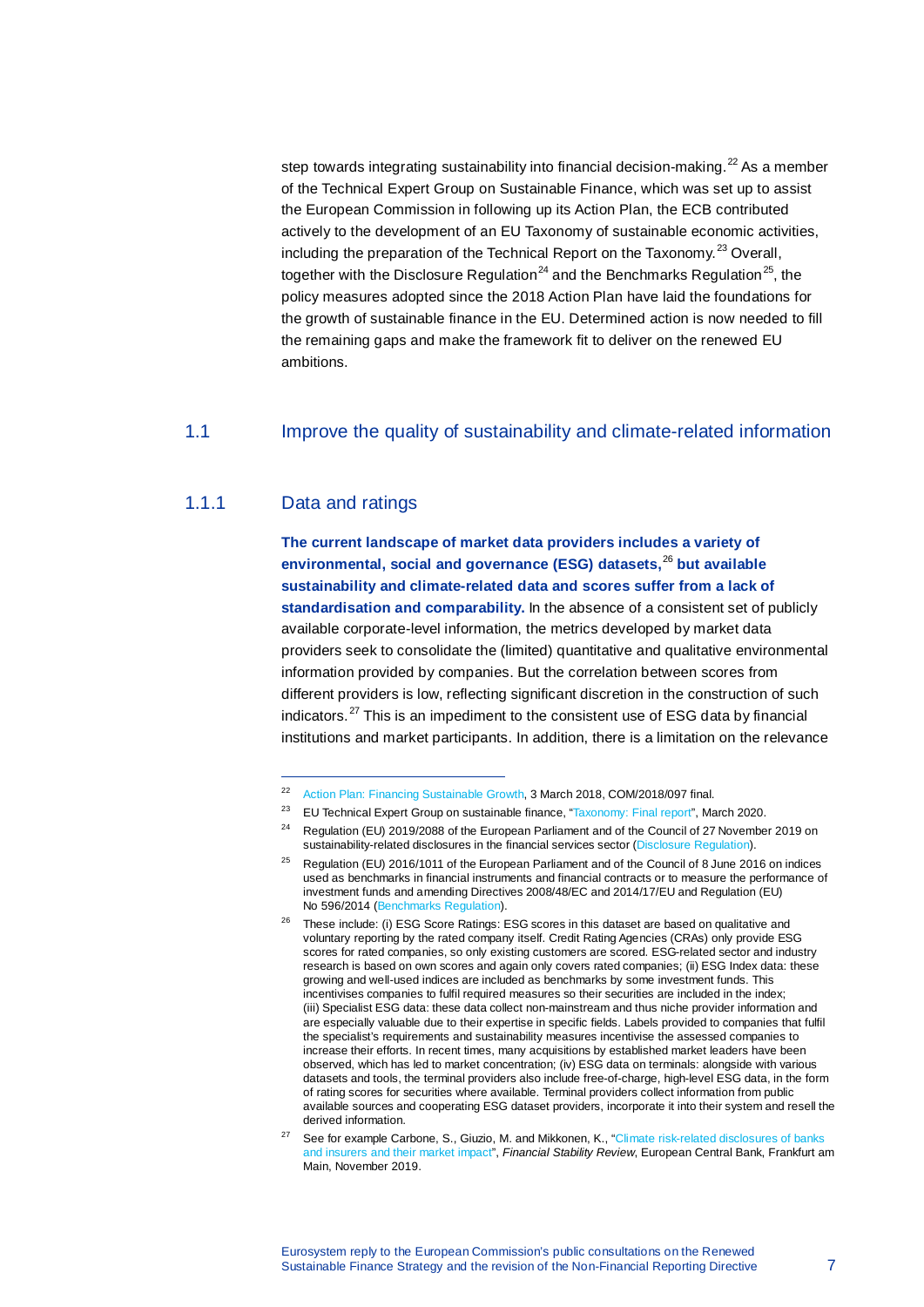of assessing companies' concrete business practices and a limited, occasional and unsystematic connection to financial risks. Specifically in relation to financial firms, according to available research, sustainability and environmental ratings for financial firms are today driven primarily by traditional corporate social responsibility considerations, such as the own carbon footprint of their operations,  $^{28}$  $^{28}$  $^{28}$  rather than taking into account their broader role in allocating capital and the carbon emissions associated with their financing, or – from a risk management perspective – their exposure to environmental or climate risks. As a result, banks' ESG ratings do not seem to reflect their lending activity to carbon-intensive companies. Importantly, current ESG ratings are not an appropriate measure of risk and should therefore not be used as alternatives to or proxies for risk metrics.<sup>[29](#page-7-1)</sup> That ESG ratings have no direct bearing on credit risk should be clearly communicated, for instance through an explicit disclaimer, to distinguish them from established market credit ratings and to avoid any confusion as to their purpose.

#### **The lack of standardisation and comparability results primarily from the unavailability of granular information at the corporate level.** Several meta-

studies show the heterogeneous quality of sustainability and climate-related reporting, [30](#page-7-2) with corporate disclosures varying substantially in scope and detail. The lack of an agreed methodology and of reporting standards, the lack of data along the value chain, as well as the largely qualitative nature of most disclosure requirements and the parallel voluntary industry's initiatives impede comprehensive and comparable climate-related reporting. In particular, this is the case for financial institutions – which by their very nature as intermediaries – can only rely on the information disclosed by their clients. This limits the availability of meaningful sustainability data, which in turn makes it challenging to benchmark the environmental performance of certain companies over others or to define "brown" or "green" assets in a portfolio.<sup>[31](#page-7-3)</sup> In a similar vein, unreliable ESG data and ratings limit users in their capacity to conduct granular financial risk analyses.

# <span id="page-7-1"></span><span id="page-7-0"></span>1.1.2 Taxonomy

l,

**This basic lack of data and transparency is compounded by the absence of common definitions of what qualifies as sustainable and what does not.** In the investment world, the absence of common definitions of sustainability leads to

<sup>&</sup>lt;sup>28</sup> A report by Oliver Wyman, "Climate Change: Three Imperatives for Financial Services", 2020, finds that ESG ratings of banks currently show no correlation with the level of lending to the high greenhouse gas-emitting sectors, 2020.

<sup>&</sup>lt;sup>29</sup> See, for example, DNB, "Values at risk? Sustainability risks and goals in the Dutch Financial Sector", Chapter 5, 2019; Busch, T., Bauer, R. and Orlitzky, M. "Sustainable development and financial markets: Old paths and new avenues", *Business and Society*, Vol. 55(3), 2016.

<span id="page-7-2"></span><sup>30</sup> See Task Force on Climate-related Financial Disclosures, *Global Progress Report for the Banking Sector*, 2019; Climate Disclosure Standards Board, *First Steps: Corporate climate and environmental disclosure and the EU Non-Financial Reporting Directive*, 2018; Alliance for Corporate Transparency, *Research Report*, 2019.

<span id="page-7-3"></span><sup>31</sup> A common short-cut is to attribute a given "carbon footprint" to a company's assets using the GHG emission of the corresponding economic sector. However sectoral data do not capture large differences within sectors and, most importantly, ignore any dynamics within firms over time. Backward-looking analysis based on sectoral data therefore provides an incomplete picture of the sustainability performance of a firm and related assets.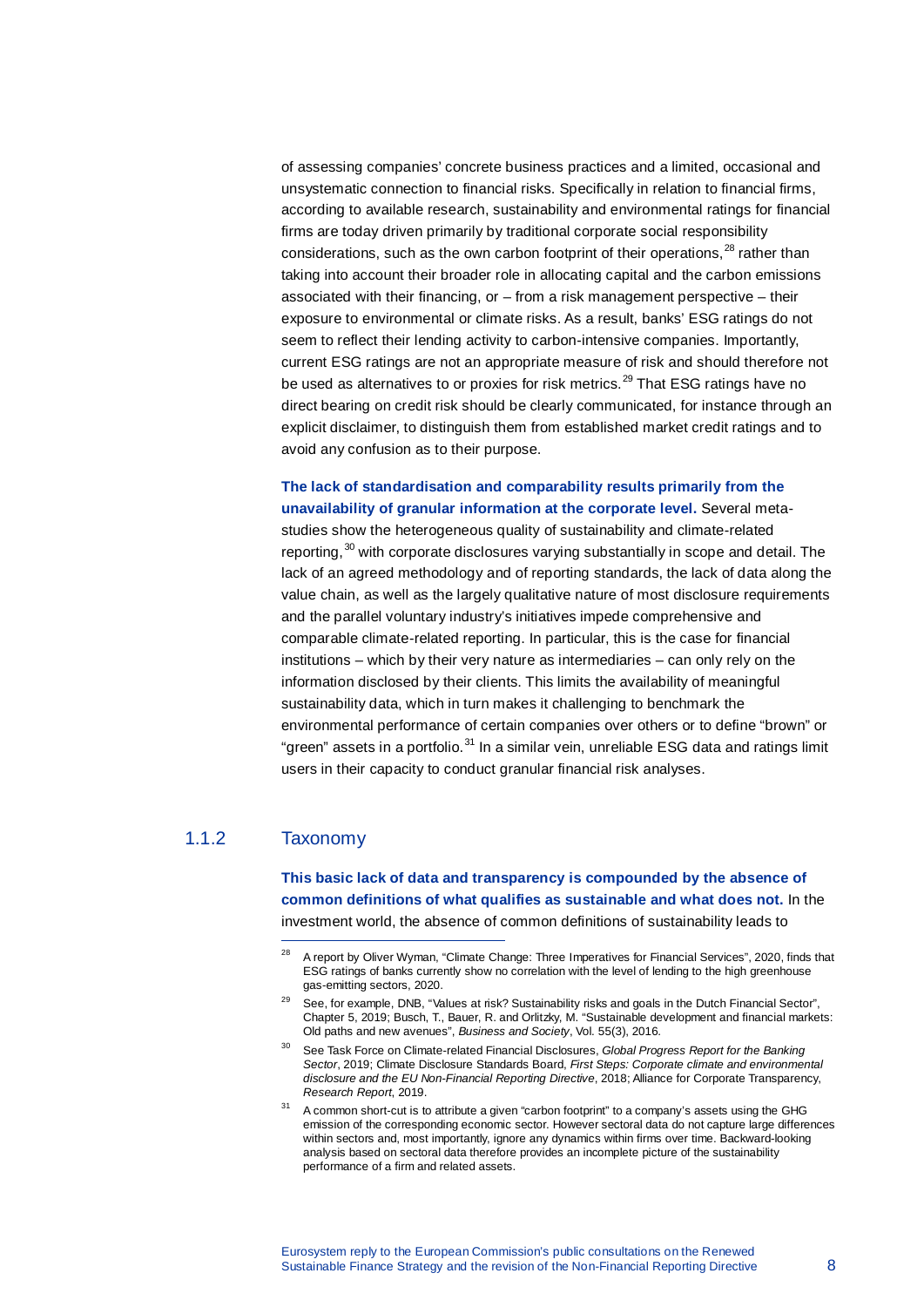fragmentation and a lack of comparability among investment products, and gives raise to the well-known problem of "greenwashing", i.e. the practice of making unsubstantiated or misleading claims about the environmental sustainability of a financial product.

**The implementation of a sound and widely adopted EU Taxonomy would address this lack of common definitions and could be a major driver of further growth in sustainable finance.** The adoption of the Taxonomy Regulation represents an important milestone that will help underpin further market developments in green and sustainable finance. Previous experiences in the financial industry suggest that sound classification systems addressing pervasive information asymmetries can be a powerful driver of growth in the affected market segment.<sup>[32](#page-8-0)</sup> The Taxonomy is expected to bring benefits to financial market participants, by facilitating the identification of sustainable assets and the integration of sustainability considerations in their investment decisions. It will also encourage the incorporation of sustainability concerns by corporations and investees into their strategy, providing a sound anchor to diversify their investor base and more certainty on the transition path. Available estimates show that, if widely adopted, the Taxonomy could substantially help fill the investment gap to meet the climate targets in the relevant sectors.  $33$ 

**However the Taxonomy framework remains incomplete and its finalisation should be a priority.** First, the framework still requires the adoption of delegated acts and will only enter fully into force in 2022. The ECB encourages prompt implementation of the delegated acts, also with a view to possibly frontloading use of the Taxonomy in the context of the recovery from the COVID-19 pandemic. By providing a framework to assess whether the environmental performance and minimum social standards of new investments are aligned with the social, climate and environmental goals of the Union, the Taxonomy could prove a precious tool for directing the unprecedented spending programmes that are being put in place at EU and national levels towards sustainable uses. Second, as the Taxonomy is defined in terms of making a substantial contribution to the EU climate and environmental objectives, the Taxonomy only provides clear definitions of what is "sustainable" from a "normative" perspective– aimed at assessing the alignment of a given economic activity with defined sustainability goals – and not from a risk management perspective, which is aimed at minimising exposures to climate and environmental risks. Although these two perspectives sometimes overlap, they reflect distinct considerations (see the paragraph on a "Brown taxonomy" below). Third, the sectoral scope of the EU Taxonomy is still incomplete and should ideally be broadened to cover the activities of all relevant sectors. Finally and more fundamentally, the

Se[e Fender,](https://www.bis.org/author/ingo_fender.htm) I., [McMorrow,](https://www.bis.org/author/mike_mcmorrow.htm) M., [Sahakyan,](https://www.bis.org/author/vahe_sahakyan.htm) V. and [Zulaica,](https://www.bis.org/author/omar_zulaica.htm) O., "Green bonds: features and trends", *Quarterly Review*, BIS, September 2019; Ehlers, T. and Packer, F., "Green bond finance and certification", *Quarterly Review*, BIS, September 2017.

<span id="page-8-1"></span><span id="page-8-0"></span><sup>33</sup> See "Economic impacts of the Taxonomy", *Taxonomy Technical Report*, June 2019, p. 79.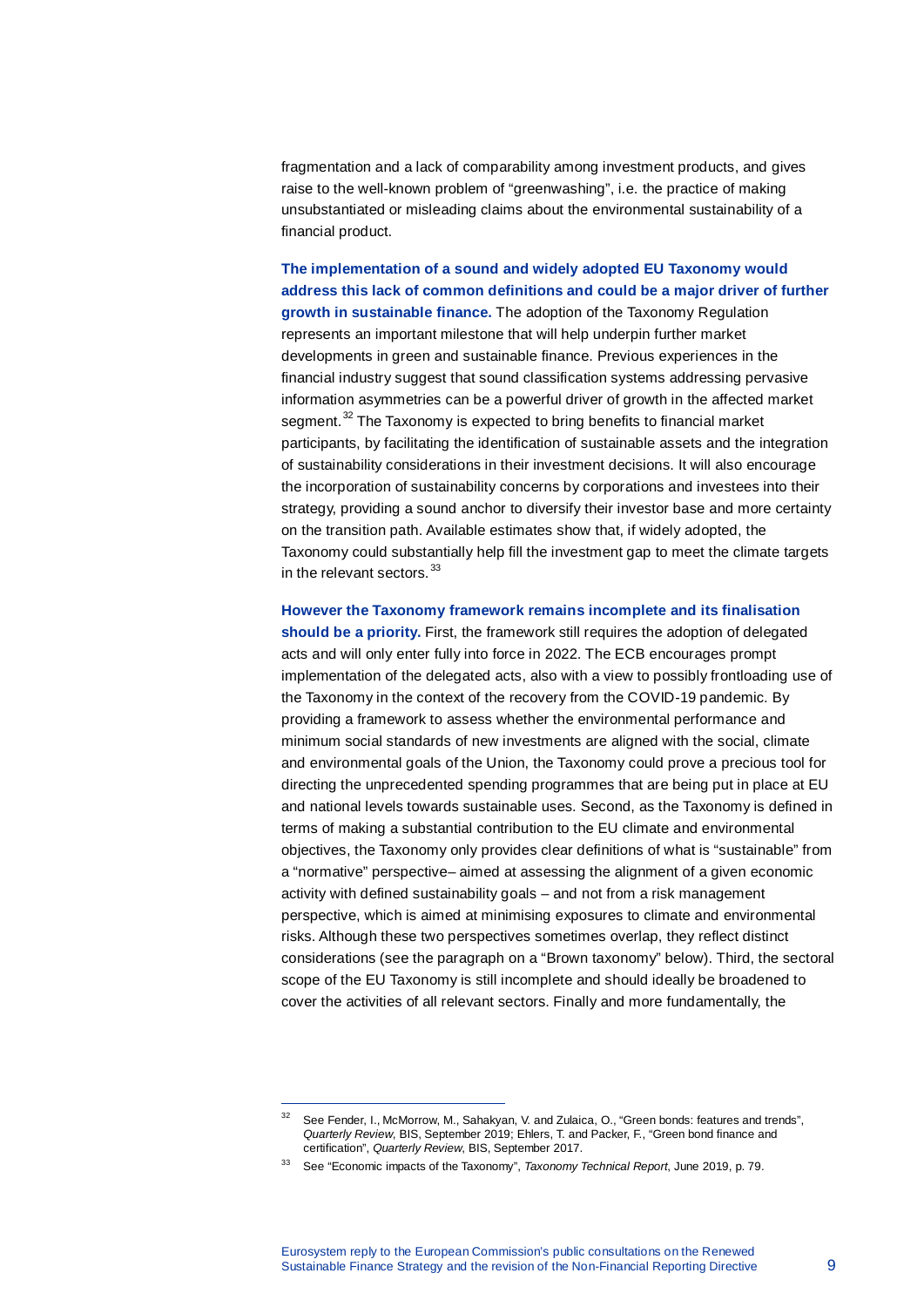Taxonomy still requires granular data in order to be usable.<sup>[34](#page-9-0)</sup> Data on carbon emissions is essential in this respect, as they constitute a key variable to assess the taxonomy-alignment of several sectors. Accordingly, the availability of such information should be substantially improved.

#### 1.1.3 Auditing and verification

**The limitations of the existing data sources and definitions are further amplified by the lack of an auditing or verification process to assess the validity/reliability of the reported data.** The information may be collected through surveys, annual report data, public statistical information or self-reported data. The ESG score of an investee company is generally based upon data provided by thirdparty providers, which are not audited by a common body. In addition, the variation among the different data providers is somewhat large, as the data collection process is based upon different methodologies and definitions. As such, it is difficult to determine whether a company's ESG data, rating or research is indeed a reflection of its performance and/or based in its risk profile. In this respect, even the future entry into force of the EU Taxonomy does not in itself ensure that investments will actually be sustainable and the related metrics reliable within an acceptable margin of error, unless a credible verification system is in place.

## 1.1.4 Policy action

l,

**Against this background, policy action seems warranted. This requires first and foremost review of the corporate disclosure regime.** Once more and better granular information at company level is available, ESG data and ratings, which necessarily build on corporate-level data, can be reasonably expected to improve and could potentially converge in terms of comparability and reliability. This would also enhance competition in the market for ESG data and research, allowing users to better compare and discriminate between providers. The views of the Eurosystem on the revision of the Non-Financial Disclosure Directive (NFRD) are presented in Section 2.

**Finally, EU legislation should foster convergence towards common definitions and concepts of sustainability.** The European Commission should closely examine the different definitions and concepts of sustainability that are currently in use in different legislative texts. A better alignment of these requirements would reduce the burden for companies and increase the quality and comparability of the ESG information and related indicators and metrics.

<span id="page-9-0"></span>While the companies that are required to disclose the degree of alignment of their activities with the Taxonomy will be in a position to draw on the detailed information available within their own organisation, the current insufficient level of public disclosure might prevent them from having sufficient data on their clients' activities. This is particularly problematic for financial institutions, which – being intermediaries – might, face significant data collection challenges to simply make use of the Taxonomy.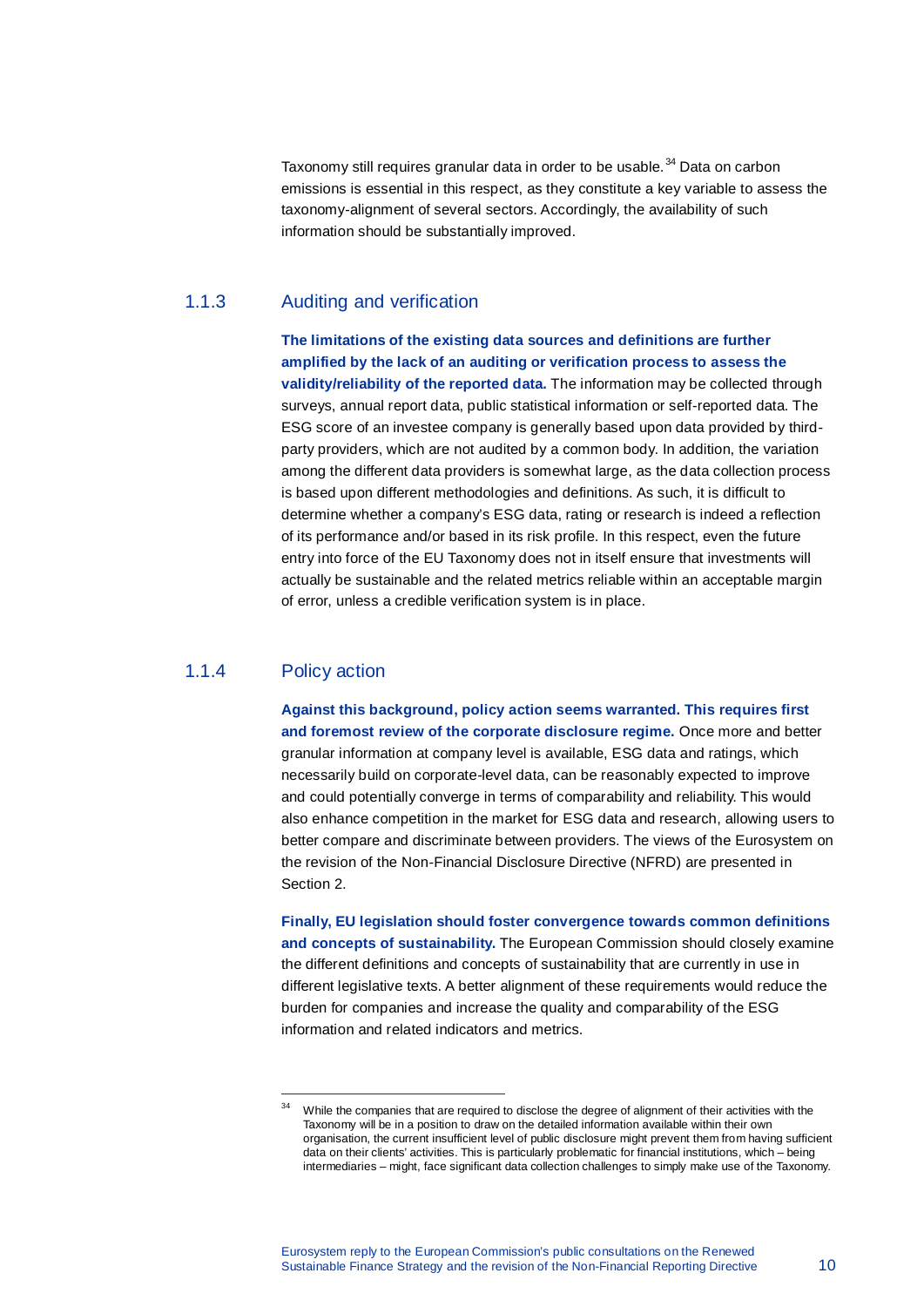# 1.2 Improve the availability of corporate-level information

**A single access point for public corporate information, including non-financial data, would greatly contribute to increased transparency and data comparability and usability.** From the perspective of reporting entities, application of a common technological data submission standard, machine-readable format and harmonised reporting templates could facilitate fulfilment of various reporting obligations. Currently, non-financial information is often published on a company's website in pdf and html format without a common structure, making it cumbersome to process the data and, consequently, to conduct a meaningful analysis. Given the already incurred cost of reporting, a single repository would increase the value of reported information for a wide range of data users – investors, policymakers and the public at large.

**The establishment of a public-good data infrastructure could build on already gained experience.** For more than a decade the trend at EU level is to collect granular data to inform policymakers and contribute to the implementation of EU strategies. However, the use and interlinkage of granular data by various authorities is hampered by existing governance, technical and legal obstacles. There is a need to reconsider how to organise financial and non-financial data, so that it can be collected, compiled, analysed and made public (where possible) or at least shared among relevant and trusted authorities in a timely and consistent manner while safeguarding industry data against unintended use. The legal regime applicable to such a repository should be carefully designed, for example as regards the authorities' activities, duties and liability.

# 1.3 Align reporting obligations through the use of Legal Entity **Identifiers**

**A key element of such infrastructure should be a unique identifier of the reporting entity, such as globally established Legal Entity Identifier (LEI),** which would align already existing reporting obligations and allow financial and nonfinancial information and other data sources to be linked. Progress in that endeavour would benefit all sectors of the economy and serve various types of data usage, both public and private. EU institutions and authorities could then require use of the LEI (while respecting the principle of proportionality) to fulfil obligations in their respective field of legal competence (such as financial or statistical reporting and tax declarations). This would support many of the official duties of the European System of Central Banks (ESCB), the European Commission and other EU institutions and would facilitate their interoperability, including with jurisdictions beyond the EU, by linking their respective databases. The use of the LEI is already central in the ECB to link different data sources and, as its coverage increases, it has become and will further act as a key identifier for the entities. For reporting entities, beyond reducing their costs and operational risks, it would enable digital-age innovation and thus foster potential growth in new markets. It would also generate momentum for other jurisdictions to join the initiative, creating a much needed, truly global data infrastructure, matching the scale of digital-age markets. On a more general note, in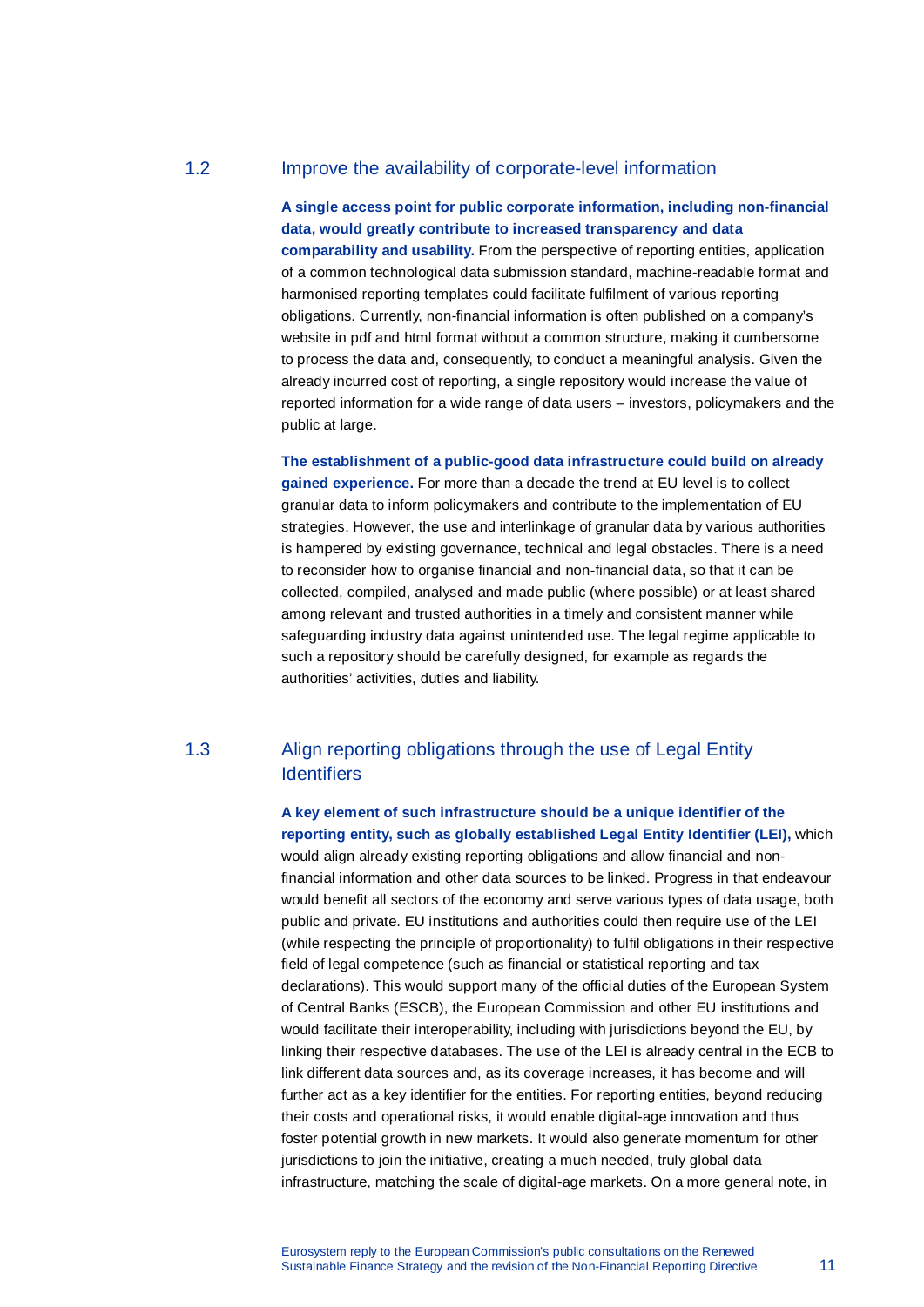the digital age, it is important to explore the role of digital financing in financial integration: in that respect input from the pending consultation on the digital finance strategy will form a key contribution.

# 1.4 Develop and EU green bond standard

**A reliable, objectively verifiable and transparent EU green bond standard based on the EU Taxonomy would help significantly to enhance the credibility of this asset class.** In order to serve its purpose and prevent greenwashing, the EU green bond standard must be trustworthy and truly selective as regards the investment projects it finances. The EU Taxonomy, as developed by the Technical Expert Group on sustainable finance, provides a credible basis for assessing the sustainability of the underlying investments.<sup>[35](#page-11-0)</sup> The green bond standard should be based on transparent criteria publicly available to investors and assessed by independent third parties. The Eurosystem agrees that verifiers of EU green bonds using the EU green bond standard should be subject to an accreditation/ authorisation and supervision regime at the EU level, with the European Securities and Markets Authority (ESMA) being the natural candidate for the role. The key attributes of the EU green bond standard should be integrated in the Prospectus. This would improve the consistency and comparability of information on green bonds and would mean that financial data providers would only need to refer to the Prospectus documents to gather all the necessary information for the instruments.

#### **Disproportionately stricter rules for issuers of green bonds than for conventional bonds or vis-à-vis other jurisdictions should be avoided.** The

ultimate goal of a green bond standard is to promote issuance that meets the EU sustainability objectives: if the regulatory framework is disproportionately more stringent than for conventional bonds, the EU green bonds could be financially unattractive. Furthermore, it would also reduce the potential for international adoption, diverting non-resident issuers towards jurisdictions with looser requirements and putting EU issuers at a disadvantage relative to foreign issuers. Hence, an appropriate balance should be found between the disclosure and assurance requirements necessary to dispel doubts of "greenwashing" and the need to preserve the economic attractiveness of the framework.

#### <span id="page-11-0"></span>1.5 Develop standards for other financial products

l,

**The development of standards and labels for other sustainable financial products can help drive private capital towards sustainable investments, but sufficient flexibility should be envisaged.** A two-phase approach may be considered, with a flexible, principle-based approach in the first phase, followed by additional policy action as the market develops and the regulatory framework (notably the Taxonomy) is finalised and perfected. A principles-based approach

<sup>&</sup>lt;sup>35</sup> Technical Expert Group on sustainable finance, ["Report on EU Green Bond Standard",](https://ec.europa.eu/info/sites/info/files/business_economy_euro/banking_and_finance/documents/190618-sustainable-finance-teg-report-green-bond-standard_en.pdf) June 2019.

Eurosystem reply to the European Commission's public consultations on the Renewed Sustainable Finance Strategy and the revision of the Non-Financial Reporting Directive 12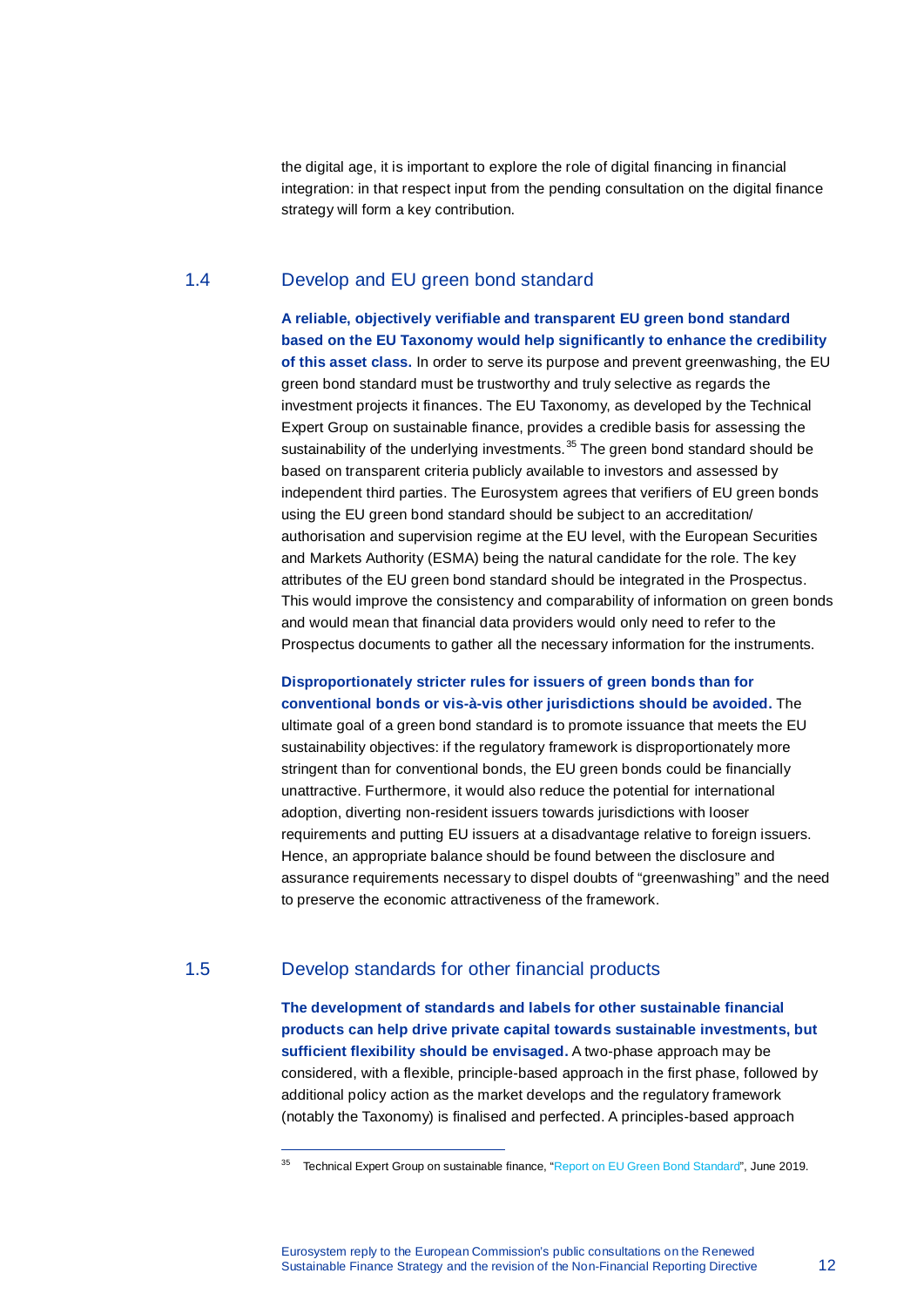ensures the level of flexibility that is required in view of the rapid developments in the area of sustainable finance, thereby providing scope for further developments and improvements, rather than acting as an impediment. In the context of the proposed EU ecolabel for financial products, this would translate into a first phase based on an optional points-based label and a more mature stage based on mandatory criteria. Flexibility in the early stages of development of financial innovation should of course remain cognisant of the climate challenge and the need to meet the agreed targets.

**The definition of the sustainability of the economic activities underlying the labels for different financial product should in principle be the same.** Unjustified heterogeneity between labels for different financial products should be avoided. Unless there are well justified reasons for differentiating the definition of the sustainable or green investment across different financial products, there should not be differences in principle in the definition applicable across financing instruments. This definition should be clearly based on the EU Taxonomy. Efficient, cost-effective and proportional verification and reporting processes should be in place to ensure credibility and investors' confidence without stifling market adoption. This would also enhance comparability across different kinds of financial products, avoiding unnecessary fragmentation and distortions in the allocation of capital across different asset classes.

**The development of green loan standards and definitions should also be made a matter of priority.** A consistent and reliable high-level framework for green loan standards could promote the development and integrity of green loan products, facilitating and supporting environmentally sustainable economic activity. This would also be important for monetary policy, as green lending can be expected to play an increasingly important role in the transmission of monetary policy. Consistent green lending standards will also be important for supervision and financial stability, as these will support a coherent assessment of bank exposures to climate risks through their loan portfolios. Finally, green lending standards would facilitate the development of green securitisation (see the section on securitisation below).

# <span id="page-12-0"></span>1.6 Improve financial literacy

l,

**Enhancing financial literacy in general – and sustainable finance literacy in particular – among the EU population should be a high long-term priority.** To begin with, European citizens' grasp of basic financial concepts is rather low at present. Only 52% of the adult population in the euro area has a working knowledge of selected fundamental financial concepts, such as diversification, inflation and (compounded) interest rate.<sup>[36](#page-12-0)</sup> This contrasts with the clear documented benefit of

 $36$  This compares unfavourably with non-European peers, such as Australia (64%), Canada (68%), Israel (68%) and the United States (57%). Arguably, financial literacy is adequate in some EU non-euro area countries like Denmark (71%), Sweden (71%) and the United Kingdom (67%). These statistics are broadly similar when a more nuanced definition of financial literacy – such as a "combination of awareness, knowledge, skill, attitude, and behaviour necessary to make sound financial decisions and ultimately achieve individual financial well-being" – is used; see Atkinson, A. and Messy, F.A., ["Measuring financial literacy"](http://www.oecd.org/finance/financial-education/measuringfinancialliteracy.htm), *Working Papers on Finance, Insurance and Private Pensions*, No 15, OECD, 2012.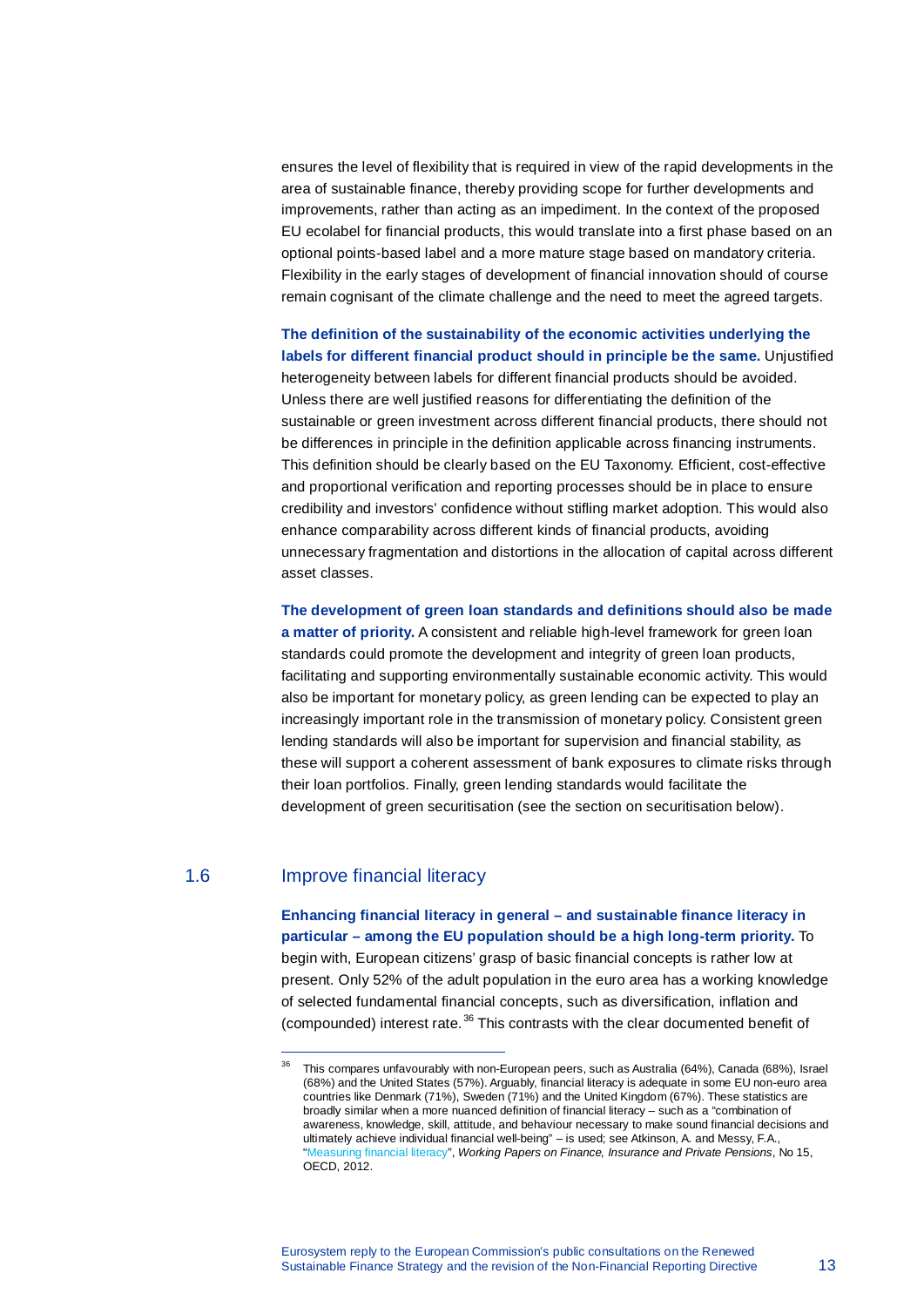higher financial literacy in terms of promoting financial asset ownership.<sup>[37](#page-13-0)</sup> The following methodology set out by the Organisation for Economic Co-operation and Development (OECD) in which the scope could also be extended from knowledge to behaviour and attitudes could be followed.<sup>[38](#page-13-1)</sup> First, a stock-taking exercise could be undertaken, in which the current status of EU countries' financial literacy strategies is ascertained, potentially using the OECD INFE (International Network for Financial Education) data.<sup>[39](#page-13-2)</sup> In a next step, national governments could recommend the introduction of financial literacy curricula in secondary education, including modules promoting literacy in sustainable finance. Such an approach could also be complemented with targeted campaigns, or with compulsory financial literacy classes, for instance as part of the Erasmus exchange programme. Sustainable finance could also become part of standard training curricula for financial professionals.

### 1.7 Support green securitisation

l,

**Green securitisation has the potential to unlock additional funding for green projects and activities, foster the development of a new market and contribute to establishing green loan standards.** So far, market efforts to promote green securitisation are lagging behind those in other market segments, such as covered bonds. [40](#page-13-3) However, green securitisation could unlock additional funding for sustainable projects and activities. First, by allowing banks to transfer risks off their balance sheets, green securitisation would allow the financial sector to lend more to green projects and activities, as risks are better shared across a wider range of investors. Second, a deep, liquid market for green securitisation would contribute to the revitalisation of securitisation in the euro area in line with CMU, the EU Securitisation Regulation<sup>[41](#page-13-4)</sup> and its framework for simple, transparent and standardised securitisations (STS). Third, green securitisation would also benefit from greater harmonisation with respect to climate change-related disclosure and the development of reliable and comparable data and indicators, in line with that promoted for all green issuances under the EU Taxonomy. This would also enable investors to gain a better understanding of the underlying loans and would contribute to the development of common benchmarks for green loans. The requirements set out in the Securitisation Regulation and the accompanying Regulatory Technical Standards provide a comprehensive set of information which could serve as a solid basis. The EU should ensure maximum consistency across the various pieces of regulation applicable to green securitisation and take advantage of the strong

<span id="page-13-0"></span><sup>37</sup> Van Rooij, M., Lusardi, A. and Alessie, R., "Financial literacy and stock market participation" *Journal of Financial Economics*, No 101, pp. 449-472.

<span id="page-13-2"></span><span id="page-13-1"></span><sup>38</sup> Se[e G20/OECD, INFE Report on adult financial literacy in G20 countries,](http://www.oecd.org/daf/fin/financial-education/G20-OECD-INFE-report-adult-financial-literacy-in-G20-countries.pdf) 2017.

See OECD, [Financial Education in Europe: Trends and Recent Developments,](https://www.oecd.org/education/financial-education-in-europe-9789264254855-en.htm/) April 2016.

<span id="page-13-3"></span><sup>&</sup>lt;sup>40</sup> Only a handful of originators are currently using the Green Bond Principles of the International Capital Market Association, with an outstanding market issuance of green Asset Backed Securities of about €3 billion. By contrast, green covered bonds have been issued by around twenty issuers in Europe, with an outstanding euro-denominated issuance of more than €15 billion.

<span id="page-13-4"></span><sup>41</sup> Regulation (EU) 2017/2402 of the European Parliament and of the Council of 12 December 2017 laying down a general framework for securitisation and creating a specific framework for simple, transparent and standardised securitisation [\(Securitisation Regulation\).](https://eur-lex.europa.eu/legal-content/en/TXT/?uri=celex:32017R2402)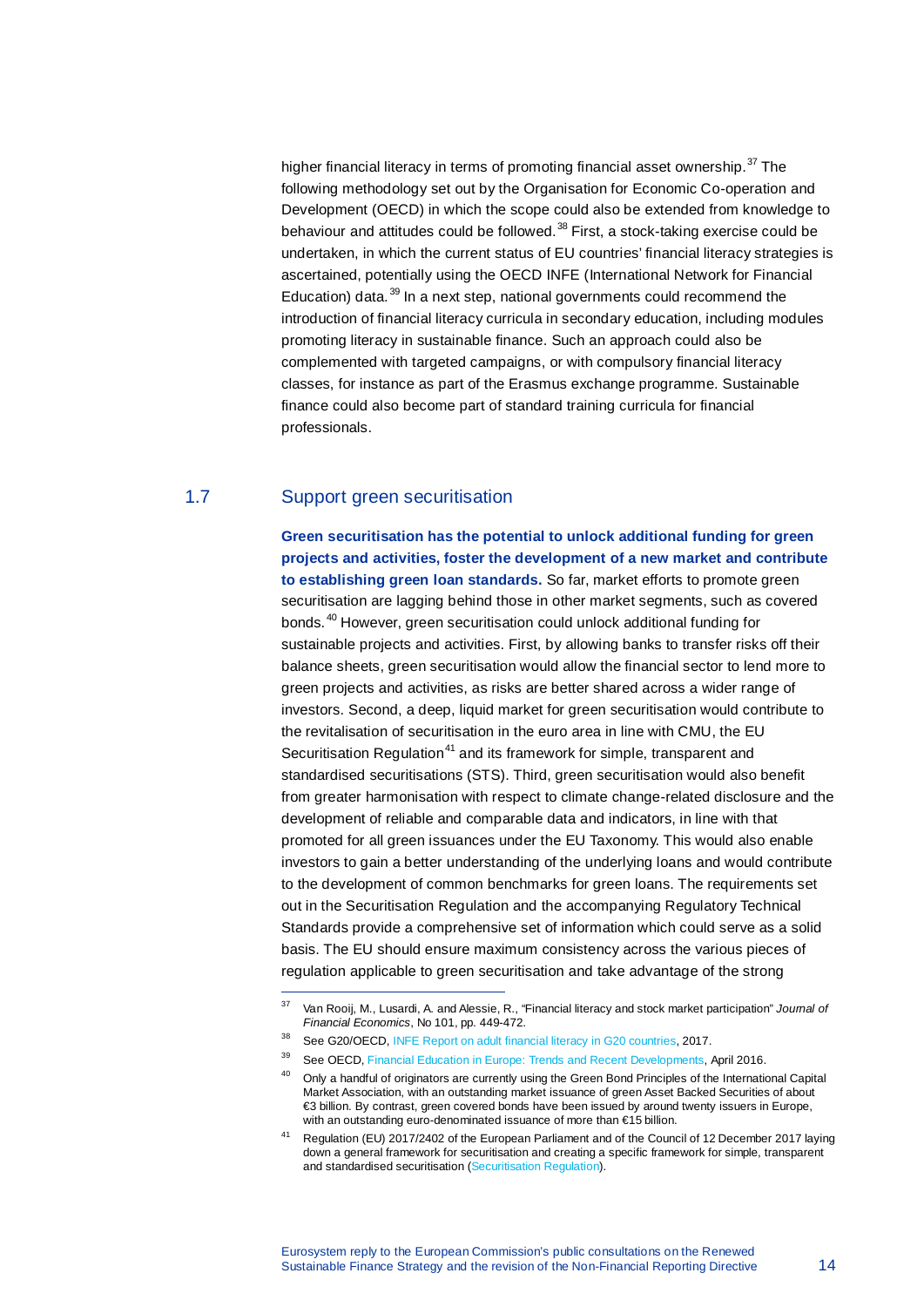framework already developed for securitisation. Green securitisation is part of the broader initiative on green bond labels, and should abide by these standards as much as possible. In a similar vein, the EU Taxonomy forms the basis for eligibility criteria applicable to underlying green loans.

**EU standards for STS securitisations have already gained significant traction**  with issuers and investors. As such, green securitisation should comply as much as possible with the existing STS framework, with only limited deviations where appropriate, for example on concentration limits (as, in the early days, a potentially limited supply of green loans should not be a barrier to the development of green securitisation). In this respect, it should also be noted that loan-level templates proposed by ESMA under the Securitisation Regulation currently envisage reporting of energy performance certificates for residential, auto and consumer loans as optional information. Requesting mandatory reporting of energy performance certificates and other relevant indicators could facilitate future issuance of green securitisations and existing obstacles to the classification of existing and new loans by energy performance certificates will have to be overcome in Europe. Moreover, green securitisation could also take advantage of third-party verifiers licensed by ESMA.

# 1.8 Strengthen the pipeline of sustainable investment projects

**Compared to traditional investments, sustainable investments face specific additional constraints that reduce the availability of bankable projects.** [42](#page-14-0) Sustainable investment projects entail innovative technologies and business models, often involving large R&D costs, high capital-intensity, high risks and long-term horizons. Even with well-developed green bonds and green lending markets, this can lead to a mismatch between the demand for funding from companies and the quantity and quality of the supply of capital.

**It is paramount to address this mismatch by further developing European equity markets and increasing their relative importance in funding carbonefficient companies.** Some financial instruments (such as equity investment) are superior to others (such as bank loans) in supporting the development and adoption of green technologies.[43](#page-14-1) Equity investors, with a typically longer investment horizon and a greater appetite for projects that are both high risk and have high returns, might be better placed to finance environmentally sustainable innovation than credit institutions. Furthermore, entrepreneurs in this sector are often new players that lack sufficient own funds and the credentials to access bank lending. Specialised riskcapital, for instance venture capital and private equity firms specialised in financing

<span id="page-14-0"></span><sup>42</sup> Hadj, S.B., De Mulder, J. and Zachary, M.D., ["Sustainable and green finance: exploring new markets"](https://www.nbb.be/doc/ts/publications/economicreview/2017/ecorevii2017_h1.pdf), *National Bank of Belgium Economic Review*, Issue ii, 2017, pp. 7-24; DNB Sustainable Finance Platform, ["Sustainable finance: Are there any constraints from the angle of supervision, financial rules](https://www.dnb.nl/en/binaries/tt_tcm47-379075.pdf)  [and regulations, and government policy?"](https://www.dnb.nl/en/binaries/tt_tcm47-379075.pdf), *Discussion Paper*, Constraints and Incentives Working Group.

<span id="page-14-1"></span><sup>43</sup> De Haas, R. and Popov, A., ["Finance and carbon emissions"](https://www.ecb.europa.eu/pub/pdf/scpwps/ecb.wp2318%7E44719344e8.en.pdf), *Working Paper Series*, No 2318, European Central Bank, Frankfurt am Main, 2019.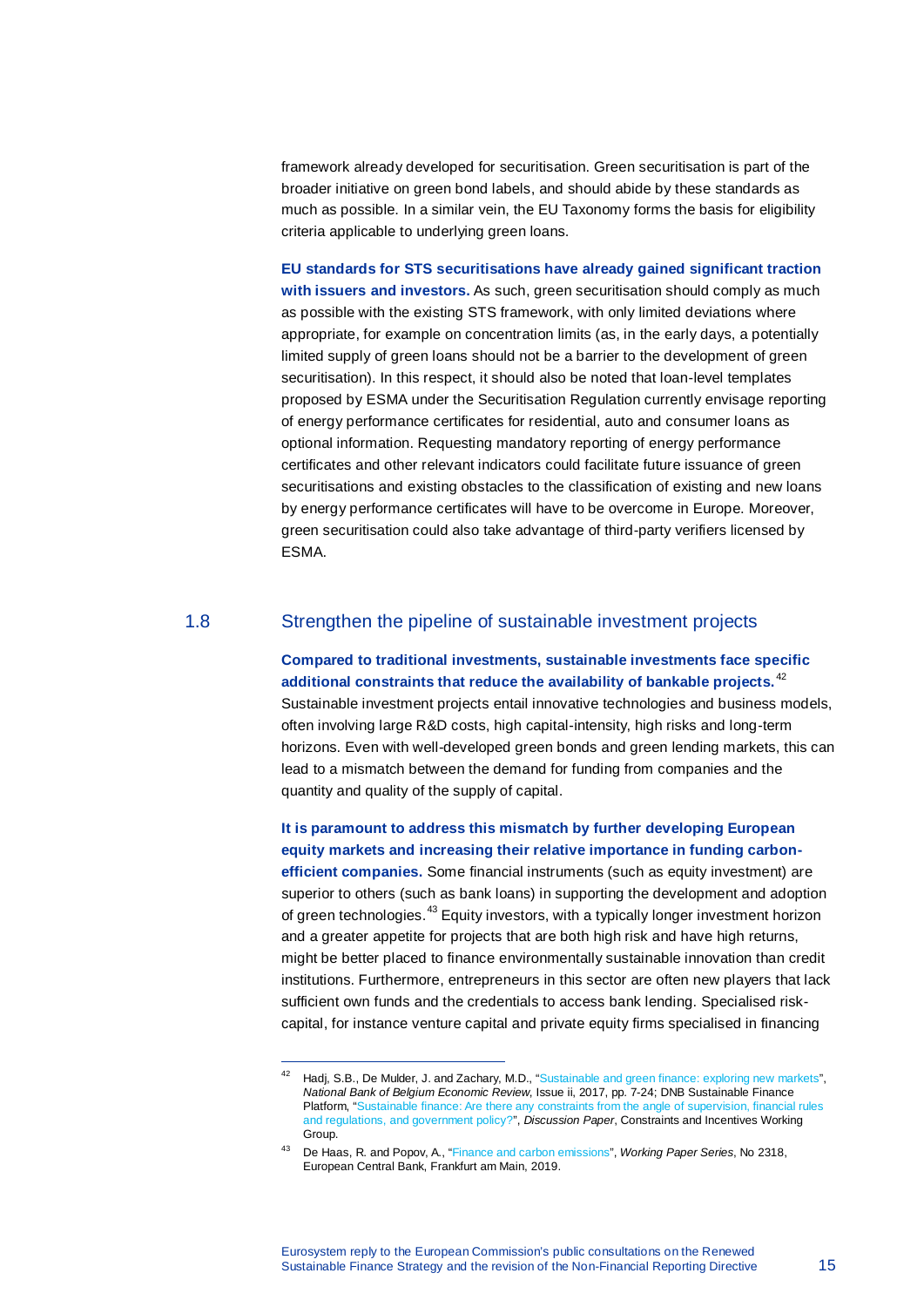companies with environmentally sustainable business models, could provide financing for start-ups that currently remain underfunded or for companies in need of fresh capital and new business strategies to convert to a low-carbon business model. These objectives should reinforce the parallel efforts under CMU. The next CMU action plan should include a broad-based programme for the further development and integration of European public and private equity markets.

**In order to boost the supply of "bankable" investment projects, a business environment conducive to high levels of sustainable investment is needed, including incentives for R&D investment in green technologies and measures to address the skill gaps.** A key element affecting the quantity and quality of the pipeline is the availability of the required skill sets. Compared with traditional businesses, the planning, financing and management of sustainable investments require additional skills and organisational capabilities to measure and report the impact and performance, often involving multi-disciplinary backgrounds and technical expertise. Given the relatively recent emergence of sustainable finance, these skill sets are in short supply and organisations might find it difficult to build in-house expertise or recruit outside talent. Targeted measures could be envisaged to provide technical assistance to public administrations (for example, through the Commission's Structural Reform Support Programme) [44](#page-15-0) and advisory support to the private sector (for example, through the envisaged InvestEU Advisory Hub).

#### 1.9 Extend the Taxonomy to public investment

#### **While initially designed for private investors, the EU Taxonomy – once sufficiently developed – could also be used by public sector entities.**

Convergence of standards between the private and the public sector is desirable, as this would result in the availability of comparable expenditures data across private and public activities. The Commission has already announced that the EU Taxonomy will feed into the InvestEU climate tracking methodology that will be used by the InvestEU Implementing Partners. In view of the increased relevance of "green" public investment under the European Green Deal, there is merit in also exploring how the EU Taxonomy could be used to assess public expenditures within the EU budget and how it could be applied or adapted at national level for green budgeting purposes or for guiding the investment priorities under the European Semester.

### <span id="page-15-0"></span>1.10 Prioritise international coordination

l,

**International coordination should be a priority. A key strategic objective going forward is promoting internationally consistent frameworks and preventing regulatory fragmentation.** A number of countries have developed green or

<sup>44</sup> European Commission[, Structural Reform Support Programme.](https://ec.europa.eu/info/funding-tenders/funding-opportunities/funding-programmes/overview-funding-programmes/structural-reform-support-programme-srsp_en)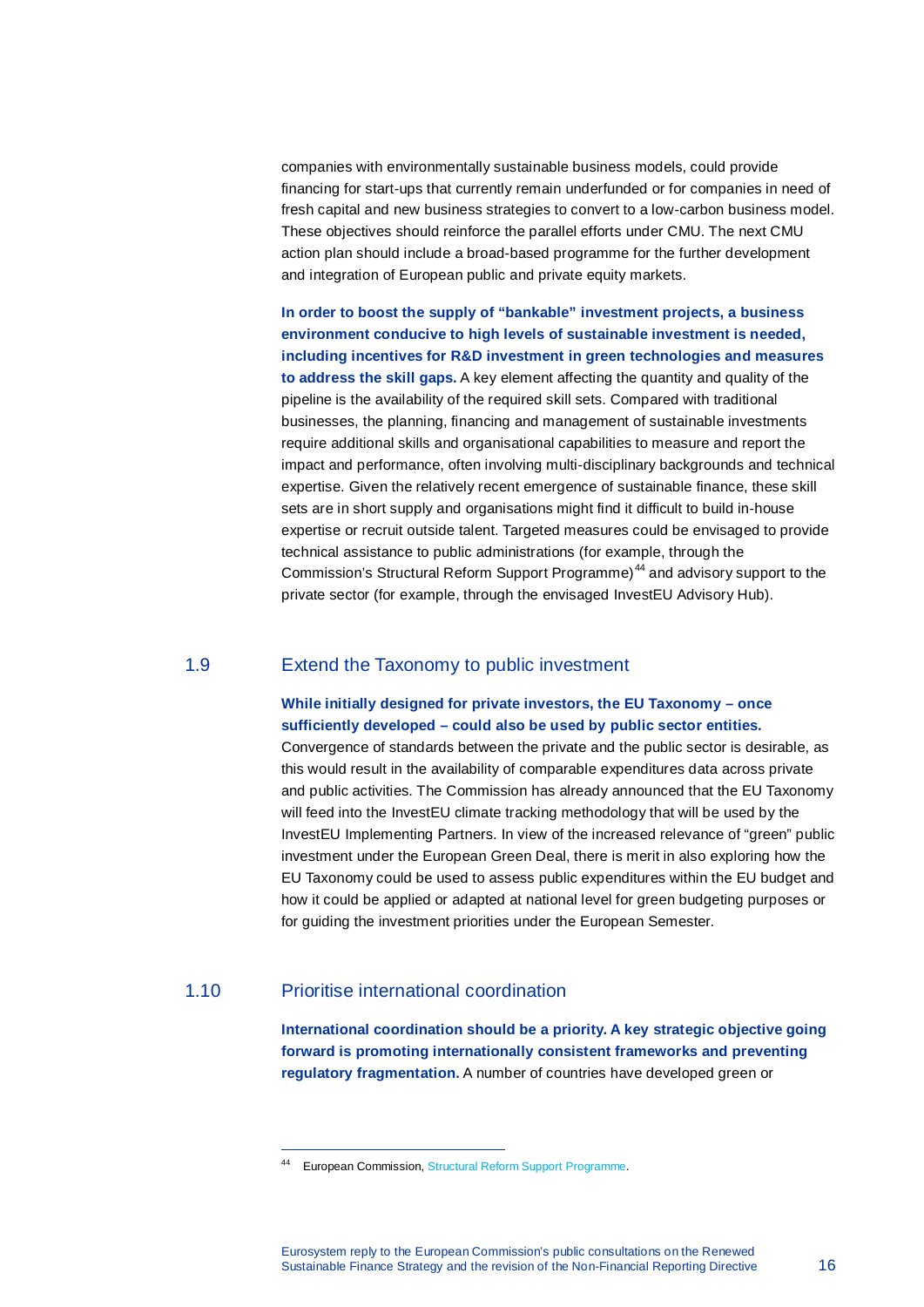sustainable finance strategies with global ambitions.<sup>[45](#page-16-0)</sup> A key strategic objective should be to avoid regulatory competition undermining the EU efforts to set highquality standards. In particular, "races to the bottom" that could lead to "greenwashing" should be avoided. International cooperation and coordination will be essential to promote common best practices and regulatory approaches in all jurisdictions and prevent undue market fragmentation that could limit the capacity to mobilise the full scale of global capital markets for the transition and undermine the credibility of green finance for investors. The EU should leverage all available tools and fora (G7, G20, International Organization of Securities Commissions (IOSCO), International Accounting Standards Board (IASB), Basel Committee on Banking Supervision, Network for Greening the Financial System (NGFS), International Organization for Standardisation (ISO), the Coalition of Finance Ministers for Climate Action, etc.). The International Platform on Sustainable Finance should be prioritised and mobilised to its full potential. The current leadership role of the EU in sustainable finance should not lead to complacency in competitive global financial markets: the competitiveness of the EU regulatory framework vis-à-vis the rest of the world should be closely monitored in order to take prompt action when needed. Finally, from a banking supervisory perspective, coherent regulatory frameworks are required to ensure that environmental and climate risks – which are of a global nature – are addressed in a robust and consistent manner, and that financial institutions operate in a level playing field.

# 1.11 Climate-related risks for financials stability

l,

**The Eurosystem sees climate change as an emerging source of financial risk that has the potential to destabilise the normal functioning of markets and the financial sector.** The Single Supervisory Mechanism Risk Map for 2020 has identified climate-related risks as being among the key risk drivers affecting the euro area banking system in the medium to long term. Two major sources of risk can adversely affect the resilience of financial intermediaries and have the potential to trigger systemic consequences: (a) transition risk, notably deriving from delayed and potentially abrupt policy and/or technological changes to achieve a low-carbon economy, and (b) physical risk, associated with an increased frequency and/or intensity of (potentially catastrophic) extreme weather events. Acknowledging that some combination of physical and transition risks will, in all probability, materialise on the balance sheets of euro area institutions, the ECB is actively working on the assessment and management of climate-related risks for individual banks and the

<span id="page-16-0"></span><sup>45</sup> See, for example, *UK Green Finance Strategy*, July 2019; People's Bank of China and China Ministry of Finance, *Guidance on the construction of a green financial system*, August 2016; Monetary Authority of Singapore, *Green Finance Action Plan*.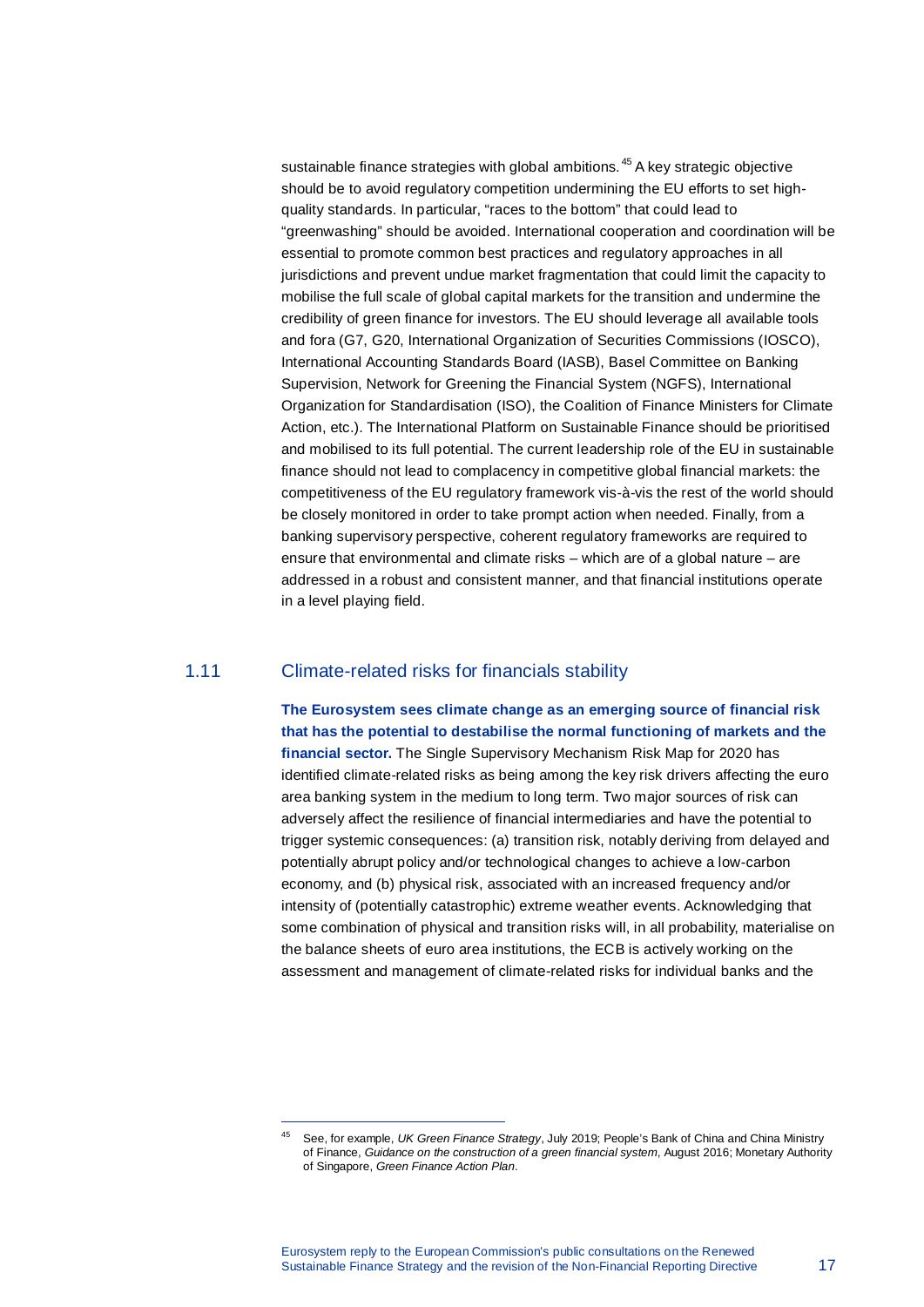euro area banking sector at large, from both a microprudential<sup>[46](#page-17-0)</sup> and a macroprudential perspective.

#### 1.12 Prudential framework

l,

**Accordingly, the ECB supports the development of tools and processes to enable the identification of economic activities that are most exposed to climate-related risks.** This would improve the identification and monitoring of risks related to the exposure to carbon-intensive economies (transition risks). Building on the development of methodologies for measuring exposures to these risks, the ECB's supervisory and financial stability/macroprudential approach to managing and disclosing climate-related and environmental risks will continue to evolve over time, taking into account regulatory developments. Notably, the European Banking Authority (EBA) has been given several mandates to assess how ESG risks can be incorporated into the three pillars of microprudential supervision. Furthermore, in the light of the urgent need for institutions to advance their management and disclosure practices, and the reported difficulties in developing comprehensive frameworks to handle these risks given the regulatory uncertainty pertaining to this topic, more explicit and precise legal provisions on the management and disclosure of climaterelated and environmental risks in the banking prudential framework may be considered by the EU legislators (see below). Any such change should ensure the maximum degree of consistency with both the disclosure requirements under a revised NFRD and those already established under the Taxonomy Regulation and the Disclosure Regulation in order to reduce to a minimum the complexity of the framework and minimise compliance costs.

**At the same time, the ECB deems it necessary that the prudential framework remains risk-based and that it is not used to serve other purposes besides risk considerations.** From a prudential perspective, changes in the capital treatment applied to certain assets presuppose that these assets demonstrate specific risk profiles. At this stage, further analysis is needed as a matter of priority, notably in the context of the EBA's mandate to report on whether and how regulatory capital requirements should reflect sustainability considerations. [47](#page-17-1)

**The prudential framework provides a framework for institutions to identify, monitor, mitigate and report the risks they might be exposed to. As such, it falls under its remit to ensure that banks properly identify, manage and disclose climate-related and environmental risks.** There is increasing evidence that these risks can have a material impact on institutions and drive the existing

<span id="page-17-0"></span> $46$  The ECB, in close cooperation with the national competent authorities (NCAs), is developing its supervisory approach in this regard. In particular, the ECB has recently published for consultation its [Guide on climate-related and environmental risks,](https://www.bankingsupervision.europa.eu/legalframework/publiccons/pdf/climate-related_risks/ssm.202005_draft_guide_on_climate-related_and_environmental_risks.en.pdf) which outlines its understanding of the safe and prudent management of climate-related and environmental risks under the current prudential framework. It describes how the ECB expects institutions to embed climate-related and environmental risks in their business strategy, governance, risk management and disclosures. This Guide will serve as a basis for the supervisory dialogue with institutions, on the basis of current regulatory requirements.

<span id="page-17-1"></span><sup>&</sup>lt;sup>47</sup> Article 501c of the revised Capital Requirements Regulation (CRR 2); see also the EBA Action Plan on [Sustainable Finance,](https://eba.europa.eu/sites/default/documents/files/document_library/EBA%20Action%20plan%20on%20sustainable%20finance.pdf) December 2019.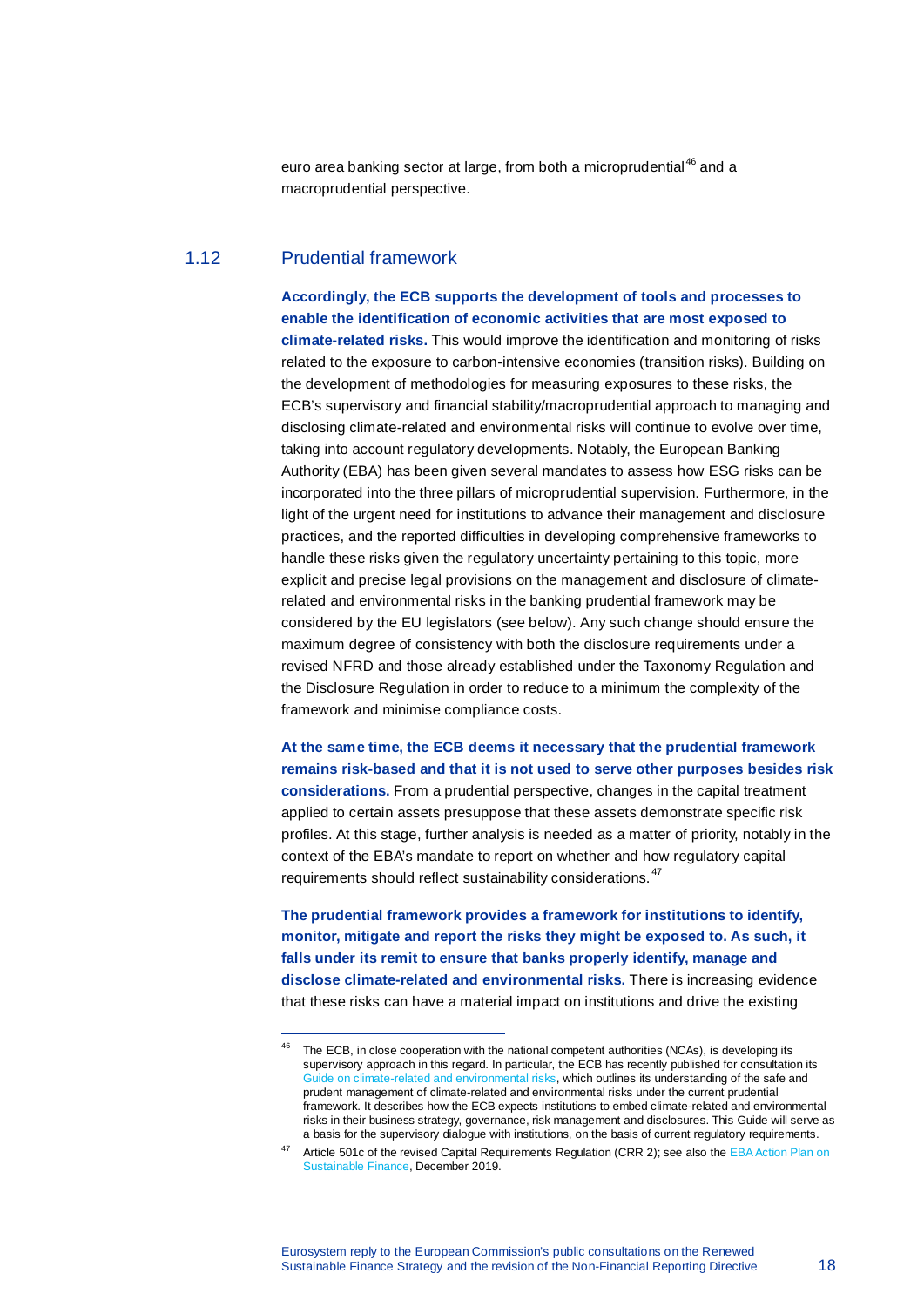categories of banking prudential risks (credit risk, operational risk, market risk and liquidity risk). Accordingly, the provisions of the Capital Requirements Directive on internal risk management, business strategy and governance arrangements may more explicitly include climate-related and environmental risks. In particular, such clarifications may include the obligation for institutions' management bodies to understand the impact of climate-related and environmental risks over the short, medium and long-term horizons and to consider these risks when developing the institution's overall business strategy, business objectives and risk management framework. Further clarification on the requirements for institutions to assign responsibility for the management of climate-related and environmental risks, and to exercise effective oversight of these risks, could also be considered. In addition, remuneration policies should provide incentives that are aligned with the strategy and management of climate-related and environmental risks. From that perspective, a share of variable remuneration linked to reductions of financed carbon emissions and the achievement of portfolio alignment targets, for example towards trajectories consistent with the Paris Agreement may be considered. Accordingly, the supervisory review and evaluation conducted by the national competent authorities should include the banks' processes and procedures for the identification, assessment, monitoring, reporting and management of climate-related and environmental risks as drivers of existing categories of prudential risks.

**With regard to the dual materiality perspective highlighted by the Commission in its supplement on climate-related information reporting, more clarification on the need for banks to monitor their portfolios from the angles of both the (direct) financial risk and (indirect) impact of their activities would also be justified in the light of potentially elevated transitional and reputational risks going forward.** Furthermore, given the role of environmental and social safeguards in the process for identifying taxonomy-aligned activities, and with regard to the transparency requirements for financial institutions to report on their share of taxonomy-aligned activities, the ECB supports the efforts aimed at more explicitly anchoring environmental and social due diligence in the regulation. Due regard for a range of stakeholder interests may be relevant to the financial performance of companies in the long term. Proper due diligence by institutions also supports the identification of environmental and social aspects that can drive financial, liability and reputational risks.

**Macroprudential policies should generally aim to target any material systemic risks to the financial system, including climate-related ones.** [48](#page-18-0) The ECB' staff is actively working on the assessment of climate-related risks and in developing a climate risk monitoring framework for the euro area banking sector. However, climate risk analysis faces major challenges and important work is still ongoing on identifying and measuring climate-related risks. The ability to properly identify and assess those risks is a key prerequisite for the application and potential extension of the current macroprudential policy toolbox to potential systemic financial stability risks related to climate change. Additional measures could be considered, while paying attention to

<span id="page-18-0"></span><sup>48</sup> ECB[, Financial Stability Review,](https://www.ecb.europa.eu/pub/pdf/fsr/ecb.fsr201905%7E266e856634.en.pdf) May 2019.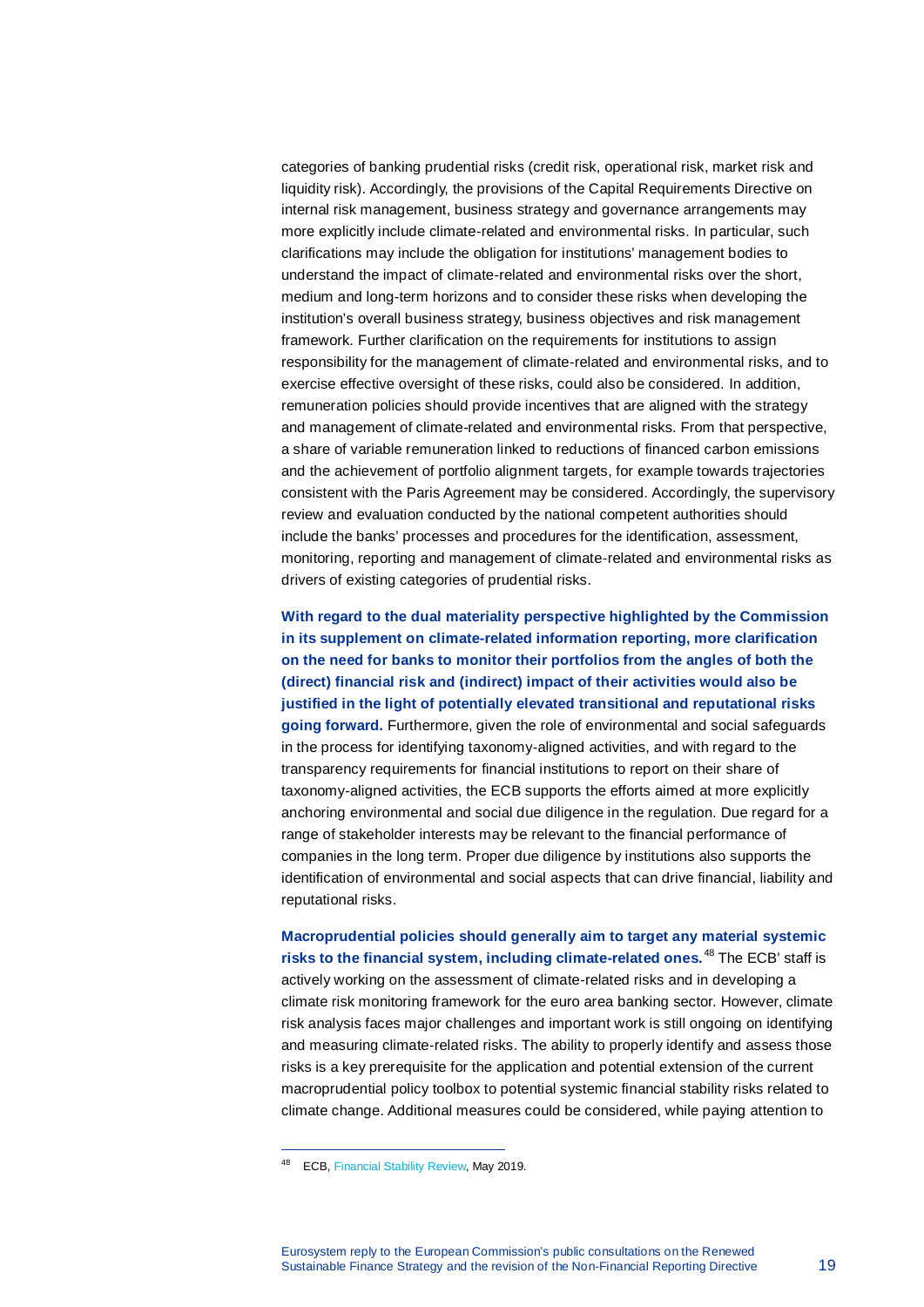the appropriate timing of implementation in order to avoid pro-cyclical effects.<sup>[49](#page-19-0)</sup> More generally, an assessment of whether the current framework is sufficient to address climate-related risk could be envisaged.

# 1.13 Develop a "brown" taxonomy

l,

**The ECB supports the development of a "brown" taxonomy as a necessary complement to the green taxonomy from a prudential perspective.** Both banks and supervisors are currently faced with the issue of the absence of a common definition of brown activities to help build a risk assessment framework. Such a brown taxonomy would complement the green taxonomy, which primarily serves an investment management purpose. A brown taxonomy would notably contribute to:

- facilitate financial institutions' identification, assessment and management of assets associated with activities exposed to transition risks;
- assist the supervisors in their assessment of institutions' brown exposures;
- harmonise the selection process of economic sectors and institution's exposures captured under scenario analysis and stress testing exercises;
- ensure that disclosures and reporting by financial institutions are consistent. For example, a taxonomy of carbon-intensive activities would provide the basis for disclosing the share of carbon-related assets, in line with the Commission's Guidelines on reporting climate-related information;<sup>[50](#page-19-1)</sup>
- ultimately provide an immediate anchor for applying potential risk differentials between different types of assets to assess if a specific prudential treatment would be justified.

It should be noted, however, that climate-related and environmental risks are not binary. Ultimately, banks and their supervisors have to ensure the proper management of risks of the entire spectrum of asset classes and their "green", "brown" or "different shades of brown" exposures. From that perspective, the ECB supports the Commission in ensuring that, as a minimum, the necessary data are available to facilitate such measurement.

<span id="page-19-0"></span><sup>&</sup>lt;sup>49</sup> As identified by the European Systemic Risk Board (ESRB), possibilities for prudential instruments to mitigate systemic risk related to climate change include: (a) building systemic capital buffers (for example, to protect against the macroeconomic and macrofinancial implications of a "hard landing"); (b) regulatory loss absorbency requirements to, for example encourage the issuance of "carbon risk bonds", the payoff of which would be contingent on a contractually defined critical event (e.g. the imposition of a prohibitive carbon tax); (c) specific capital surcharges based on the carbon intensity of individual exposures; (d) large exposure limits applied to the overall investment in assets deemed highly vulnerable to an abrupt transition to the low-carbon economy. See ESRB, "Too late, too sudden: [Transition to a low-carbon economy and systemic risk"](https://www.esrb.europa.eu/pub/pdf/asc/Reports_ASC_6_1602.pdf), No 6, *Reports of the Advisory Scientific Committee*, February 2016.

<span id="page-19-1"></span><sup>50</sup> See European Commission[, Guidelines on reporting climate-related information,](https://ec.europa.eu/finance/docs/policy/190618-climate-related-information-reporting-guidelines_en.pdf) June 2019.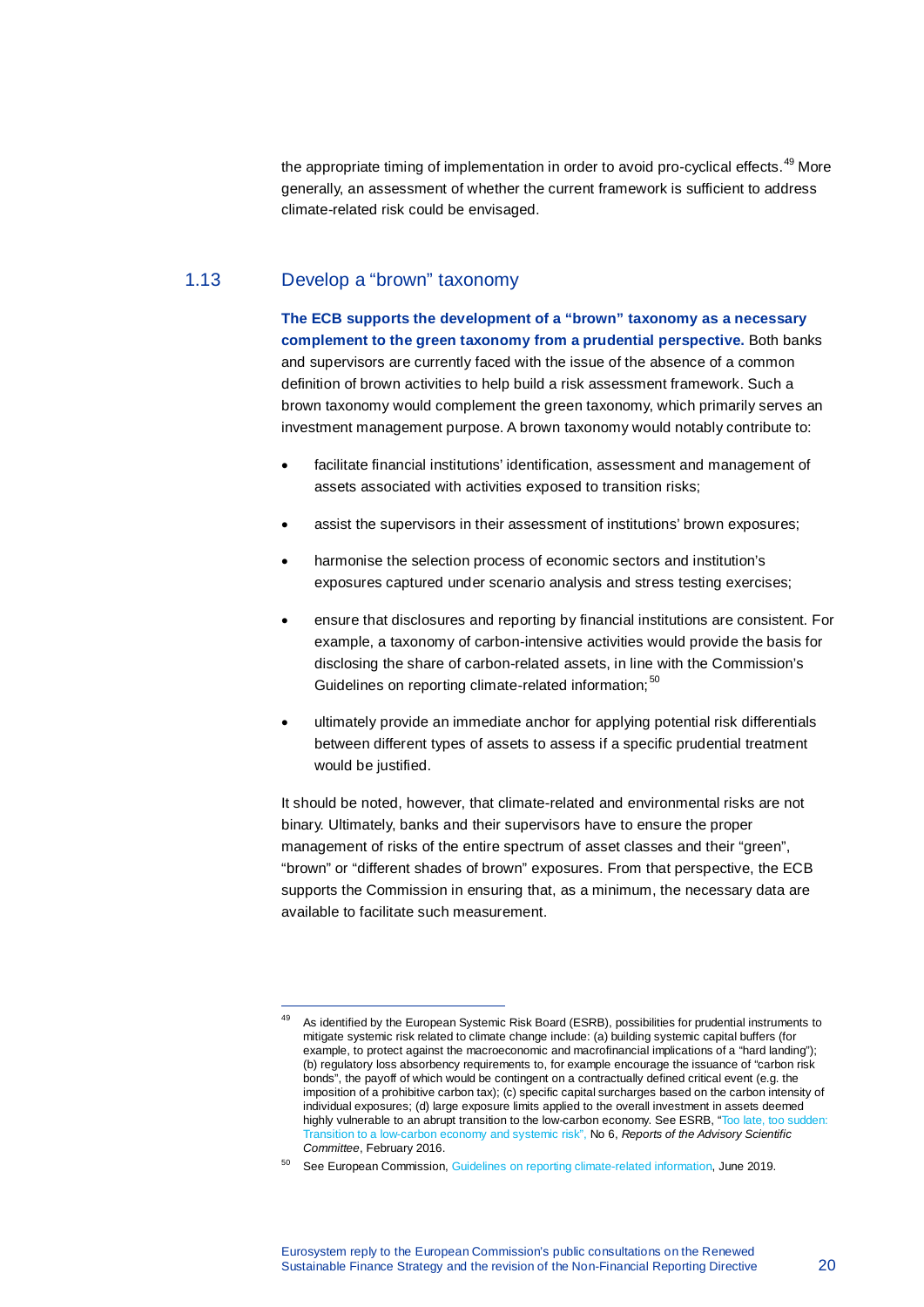# 1.14 Credit rating agencies

l,

**The relevance of ESG considerations for credit ratings across rating agencies is not yet fully transparent.** Although some initial steps have been taken by rating agencies in the past few years, there is substantial room for improvement in the measurement, disclosure and incorporation of ESG factors in credit ratings. First, it is paramount that credit rating agencies disclose more detailed information as regards the analysis and data they use, as well as the assumptions they make, when assessing the relevance of climate change risk for credit ratings. In this regard, ESMA's new Guidelines on Disclosure Requirements Applicable to Credit Ratings [51](#page-20-0) are expected to improve transparency, but only to the extent that the relevance of each sustainability factor that has an impact on rating actions is clearly disclosed. Furthermore, since the time horizons of ESG factors and those of credit ratings are not always aligned,  $52$  the Eurosystem invites the Commission to pay particular attention to this issue when considering further action. Finally, the impact of climate change-related and environmental factors on credit ratings remains difficult to trace despite the improved disclosure on ESG in the publications accompanying the rating actions.

**The lack of consistent and comparable data is also a challenge for rating agencies.** The revision of the NFRD and the EU Taxonomy framework could be conducive to greater integration of approaches in the future, provided that, on the one hand, that the Taxonomy framework is made suitable for risk management purposes and, on the other, common methodologies for measuring ESG risks emerge. Hence, it is important to continue to monitor closely the approaches that credit rating agencies take in their credit assessment processes.

**From the ECB's supervisory perspective, transparent and effective integration of ESG factors into credit ratings is needed, as they translate into the risk models of many institutions and the related risk weights.** This is a necessary step for better pricing and monitoring of exposures to climate-related risks. For banks using the standardised approach in particular, this helps ensure that the calculation of risk-weighted assets and capital requirements encompass all relevant risks.

# <span id="page-20-0"></span>1.15 Improve the availability and usability of climate loss and physical risk data

**The availability of climate-related data is important for accurately predicting the macroeconomic impact of climate change.** The integration of climate-related risks into macroeconomic modelling requires the mapping of physical risk transmission channels onto standard macroeconomic models. Consistent and comparable climate data would therefore help improve quantitative climate-related

<sup>51</sup> ESMA will consider ne[w Guidelines on Disclosure Requirements Applicable to Credit Ratings](https://www.esma.europa.eu/sites/default/files/library/esma33-9-320_final_report_guidelines_on_disclosure_requirements_applicable_to_credit_rating_agencies.pdf) for the purpose of its supervision as of 30 March 2020.

<span id="page-20-1"></span><sup>52</sup> [ESMA Technical Advice to the European Commission on Sustainability Considerations in the credit](https://www.esma.europa.eu/sites/default/files/library/esma33-9-321_technical_advice_on_sustainability_considerations_in_the_credit_rating_market.pdf)  [rating market,](https://www.esma.europa.eu/sites/default/files/library/esma33-9-321_technical_advice_on_sustainability_considerations_in_the_credit_rating_market.pdf) 18 July 2019.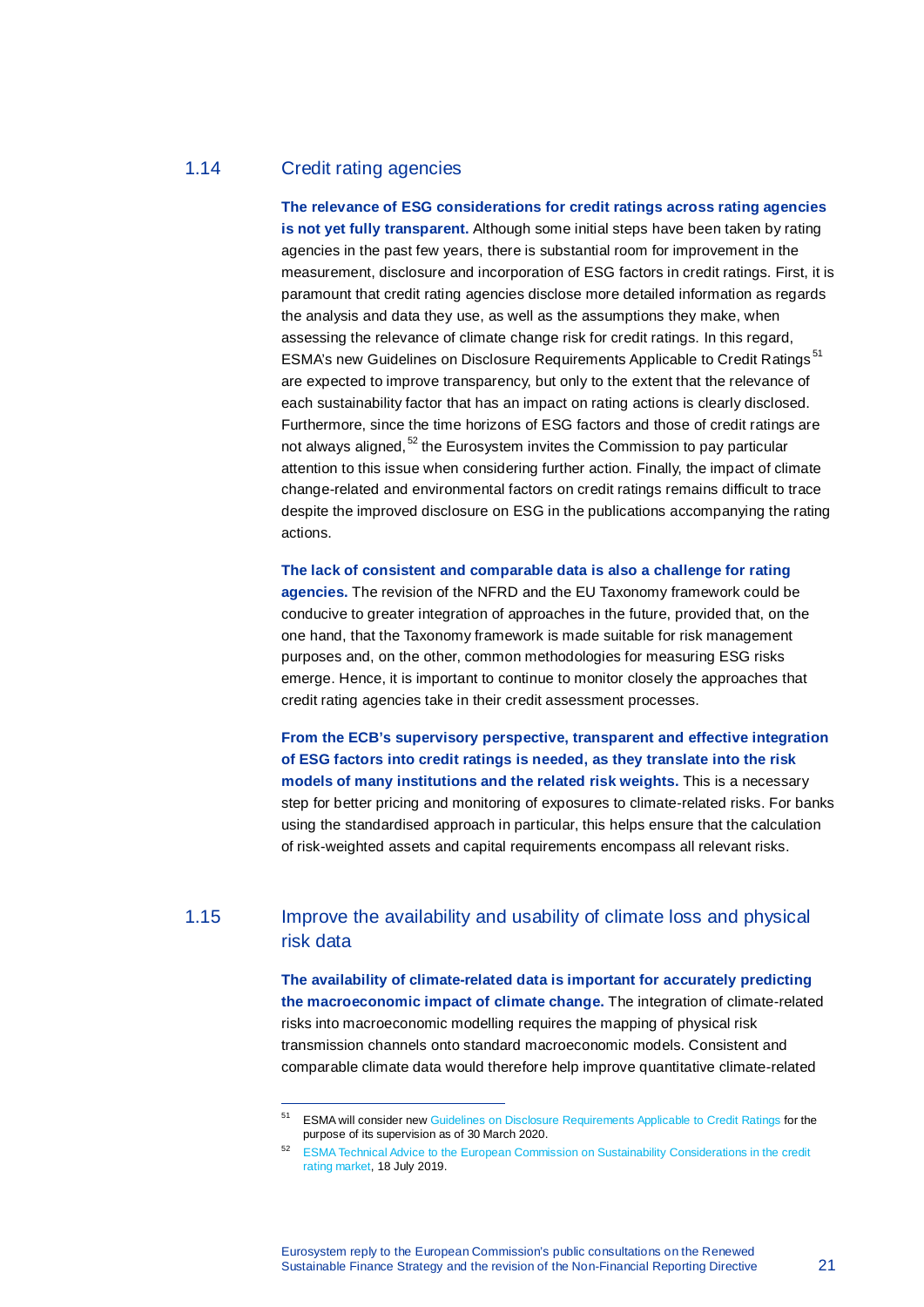macroeconomic analyses, which are a prerequisite of sound decision-making in relation to climate policy.

**For the assessment of physical risks, maps indicating the type and extent of physical risk and projected changes in it are needed, in combination with detailed geospatial information on banks' exposures.** With regard to the type and extent of physical risk, these relate to whether, with which frequency and what intensity a geographical area is likely to be affected by an extreme weather event such as a flood, drought, forest fire or hurricane. Importantly, it also includes the projected changes in such events due to climate change, with different time horizons and under different climate change scenarios. Such information is in principle available from climate models. However, this type of information is complex and difficult to process. Instead, readily available and comparable regional maps at high geographical resolution<sup>[53](#page-21-0)</sup> would facilitate the analysis. This data would need to be combined with detailed geospatial information on the business activities, assets and facilities to which banks are exposed. Together, this information would greatly facilitate the analysis of physical risks for the financial sector by different entities and prudential authorities.

**In addition, more readily available information on climate-related losses (including through transition measures) would help with the calibration of forecasting models and risk models both for individual entities and the financial sector at large.** Quantification of potential financial damages stemming from climate-related risk is the foundation of many models. While relatively coarsely aggregated data are partly available, in particular for insured losses through (reinsurances, accessible granular information is largely missing, in particular for uninsured losses. The availability of such data would greatly help quantify the impact of the changes in the climate that have materialised up until now, help detect trends within different sectors and assist in the calibration of models to quantify expected losses under different climate change scenarios.

### 1.16 Close the insurance gap

l,

**(Re-)insurers play an important role in mitigating the impact of climate-related physical risks on the economy.** They allow for risk pooling and limit the losses of individual citizens and businesses from natural catastrophes. However, not all climate-related risks are insured. Moreover, the risks from natural disasters are on the rise, which may limit the capacity of (re-)insurers to properly account for more frequent catastrophe events in estimating underwriting and concentration risks. This, in turn, can restrict access to insurance, owing to higher or too unpredictable insurance costs, as already seen in some flood and drought-prone areas in Europe.

#### **To cope with the increasing risks from natural disasters, the EU should develop a comprehensive and forward-looking approach to identifying and**

<span id="page-21-0"></span><sup>53</sup> For example, managed by the European Commission's research agencies and institutes to reduce the need to rely on external consultants.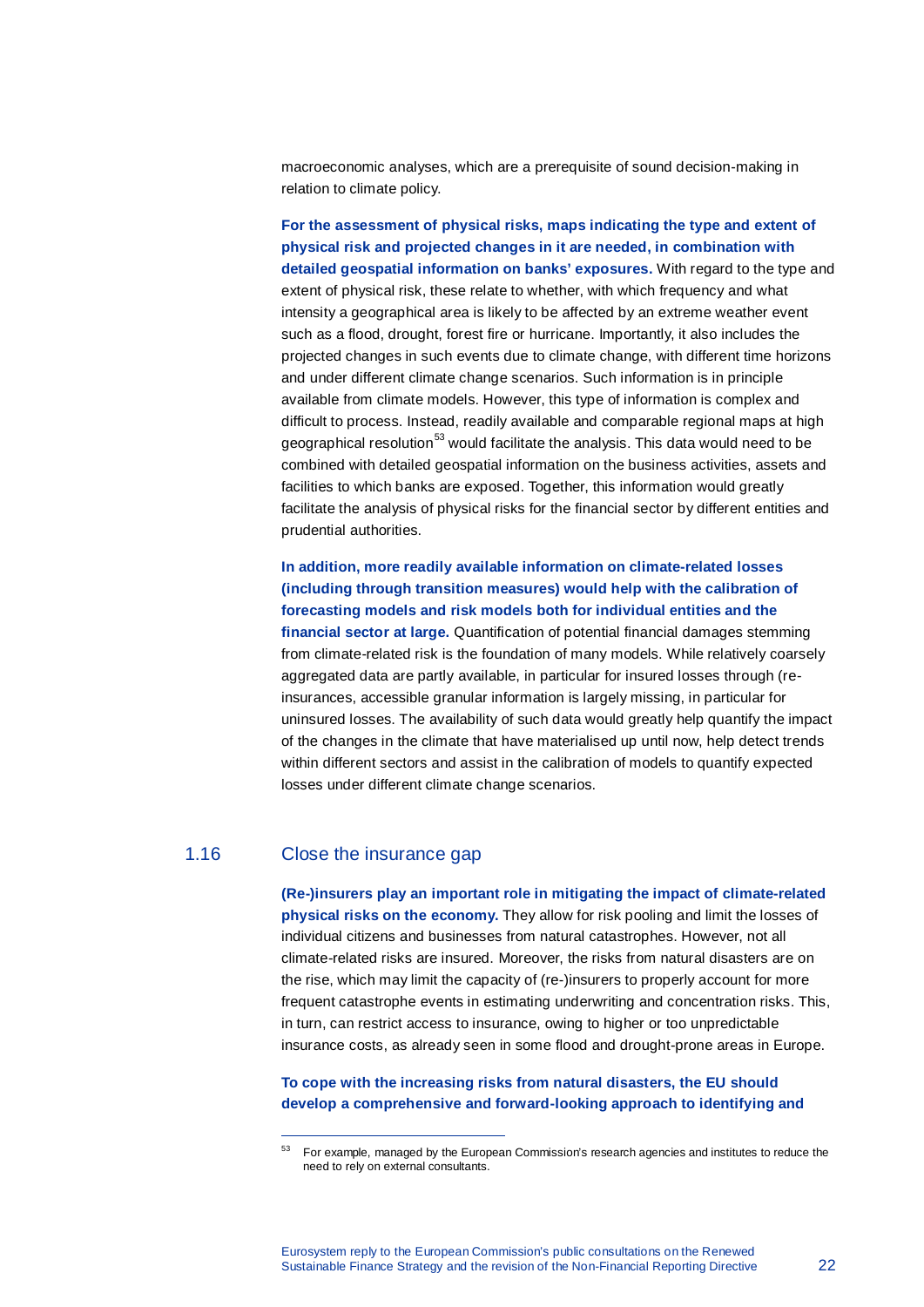#### **monitoring the insurance "protection gap" arising from climate-related risks.**

Without adequate policy measures in place, the gap between insured and actual climate-related risks faced by businesses and citizens is likely to widen, resulting in a significant "protection gap" that may spill over to the financial system and wider macroeconomy, with negative repercussions on welfare, economic growth and equality in Europe. It would be necessary to conduct a stock-take and to monitor the climate-related risks that are already insured, but this should not rely exclusively on prices (premia) in the private insurance market. Although these prices reflect current risks,  $54$  their scope is limited to the risks currently insured and their validity is relatively short-lived, with contracts that cover climate-related risks tending to have maturities of one year at most.

**At the same time, the EU should raise awareness about climate-related risks and their growing impact on EU citizens and businesses.** Most direct economic losses from climate disasters in the EU in the period 1980-2017 were not covered by insurance.<sup>[55](#page-22-1)</sup> Interestingly, pandemics are also classified under natural catastrophes in Solvency II regulation,<sup>[56](#page-22-2)</sup> but many losses from the current COVID-19 pandemic will not be covered by (private) insurance contracts owing either to the complete lack of insurance coverage in certain areas/businesses, pandemic exclusions from many contracts or a decline in insurance coverage of certain (elevated) risks during the pandemics. Similar issues could arise if climate-related risks crystallise significantly.

**Beyond raising awareness, the EU should incentivise businesses and citizens to protect themselves against climate-related financial risks and promote the offer of adequate insurance products.** On the one hand, harmonised minimum requirements on insurance coverage could be put in place across EU countries, for instance as a part of building code regulations.<sup>[57](#page-22-3)</sup> On the other, the EU should promote the offer of adequate insurance products that finance recovery costs while incentivising risk reduction.<sup>[58](#page-22-4)</sup> For instance, policyholders implementing adequate risk-reducing measures could be offered insurance discounts.<sup>[59](#page-22-5)</sup> Also, greater consistency and transparency around the principles of climate-related coverage in insurance contracts should be promoted to avoid widespread exclusions. Finally,

Kunreuther, H. and Michel-Kerjan, E., "Managing catastrophic risks through redesigned insurance: Challenges and opportunities", in Dionne, G. (ed.), *Handbook of insurance*, 2013, pp. 517-546).

<span id="page-22-1"></span><span id="page-22-0"></span><sup>55</sup> European Environment Agency, ["Economic losses from climate-related extremes in Europe"](https://www.eea.europa.eu/data-and-maps/indicators/direct-losses-from-weather-disasters-3/assessment-2), 2019.

<span id="page-22-2"></span> $56$  The life catastrophe risk covers extreme deaths that are not sufficiently captured by the mortality risk sub-module. The mortality stress is defined as an absolute increase of the mortality rate of 0.15%, which is considered as a 1 in 200 year pandemic event.

<span id="page-22-3"></span><sup>57</sup> Burby, R., "Flood insurance and floodplain management: the US experience", *Global Environmental Change Part B: Environmental Hazards*, Vol. 3(3), 2001, pp. 111-122.

<span id="page-22-4"></span>Hudson, P., De Ruig, L.T., de Ruiter, M.C., Kuik, O.J., Botzen, W.J W., Le Den, X., Persson, M., Benoist, A. and Nielsen, C.N. , "An assessment of best practices of extreme weather insurance and directions for a more resilient society", *Environmental Hazards*, 2019; Mysiak, J., Surminski, S., Thieken, A., Mechler, R. and Aerts, J., "Brief communication: Sendai framework for disaster risk reduction – success or warning sign for Paris?", *Natural Hazards and Earth Systems Science*, Vol. 16, 2016, pp. 2189-2193.

<span id="page-22-5"></span>Hudson, P., Botzen, W.J.W., Feyen, L. and Aerts, J.C.J.H., "Incentivising flood risk adaptation through risk based insurance premiums: Trade-offs between affordability and risk reduction", *Ecological Economics*, Vol. 125, 2016, pp. 1-13; Kunreuther, H. and Michel-Kerjan, E., *At war with the weather: Managing large scale risks in a new era of catastrophes*, Cambridge, MA, MIT Press.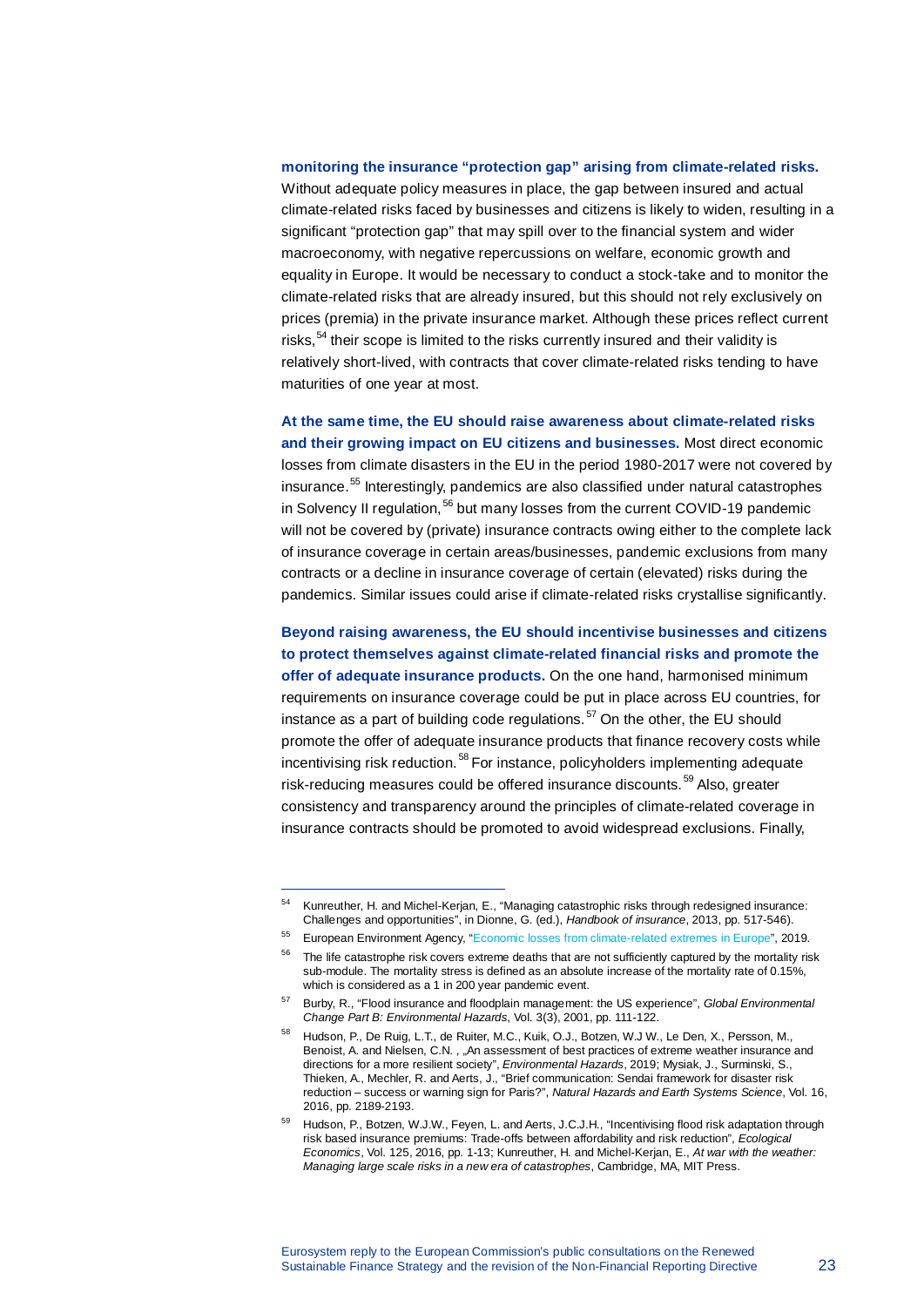insurance should be considered complementary to resilience measures aimed at limiting climate change.

**Furthermore, the EU should promote equal access to efficient climate-related financial risk management mechanisms.** A level playing field should be ensured across individual EU countries, while promoting a wide range of mechanisms to increase their capacity and ensure diversification of sources of protection. Regarding private insurance policies, EIOPA should continue to foster supervisory convergence under Solvency II across EU Member States to ensure equal access to these policies. Also, financial products such as insurance-linked securities (ILSs, more commonly known as "catastrophe bonds") could be promoted within CMU as an alternative to private insurance: by passing the risks of natural catastrophes to the broader capital markets, these instruments allow insurers and re-insurers to offer protection against major loss events that would otherwise be uninsurable.<sup>[60](#page-23-0)</sup> This tool could become increasingly more relevant, as climate change makes natural catastrophes more frequent and severe, challenging the traditional business model of insurers and re-insurers. These securities can be issued by governments and corporates, are relatively transparent instruments (the price of which signals the risk to investors) and have a longer maturity than typical insurance contracts and even provide immediate funding once the catastrophe meets certain conditions.

**The interplay of private policies with public-private partnerships should also be considered.** As the cost of private insurance can be very sensitive to the frequency and severity of climate-related events, public sector solutions may become increasingly necessary. In some European countries, public-private partnerships are in place to mitigate the impact of natural catastrophes and distribute losses more evenly across policyholders.<sup>[61](#page-23-1)</sup> Such partnerships could be promoted and possibly harmonised across the EU to expand affordable and comprehensive insurance coverage. Finally, a European catastrophe fund could be put in place, as the last resort, when private or private-public solutions have been exhausted or are impracticable. Such a fund should be designed so as not to lower the incentives of businesses and EU citizens to take protective measures against the risks.

l,

#### 2 Review of the Non-Financial Reporting Directive

**The current corporate disclosure regime does not ensure sufficient, consistent and comparable information for both the private sector and public authorities (see also Section 1.1).** On the one hand, the limited quality and quantity of corporate-level information limits the information available to investors and financial markets, which in turn reduces transparency, increases information asymmetries, harms comparability and in general hinders the development of sustainable finance. On the other hand, the poor state of corporate disclosure prevents supervisors,

<span id="page-23-0"></span><sup>60</sup> Cummins, J.D. and Trainar, P., "Securitization, insurance, and reinsurance", *Journal of Risk and Insurance*, Vol. 76(3), 2009, pp. 463-492.

<span id="page-23-1"></span><sup>61</sup> Examples include France's *Caisse Centrale de Réassurance*, Spain's *Consorcio de Compensación de Seguros*, Germany's *Extremus* scheme and nuclear industry pools in several countries.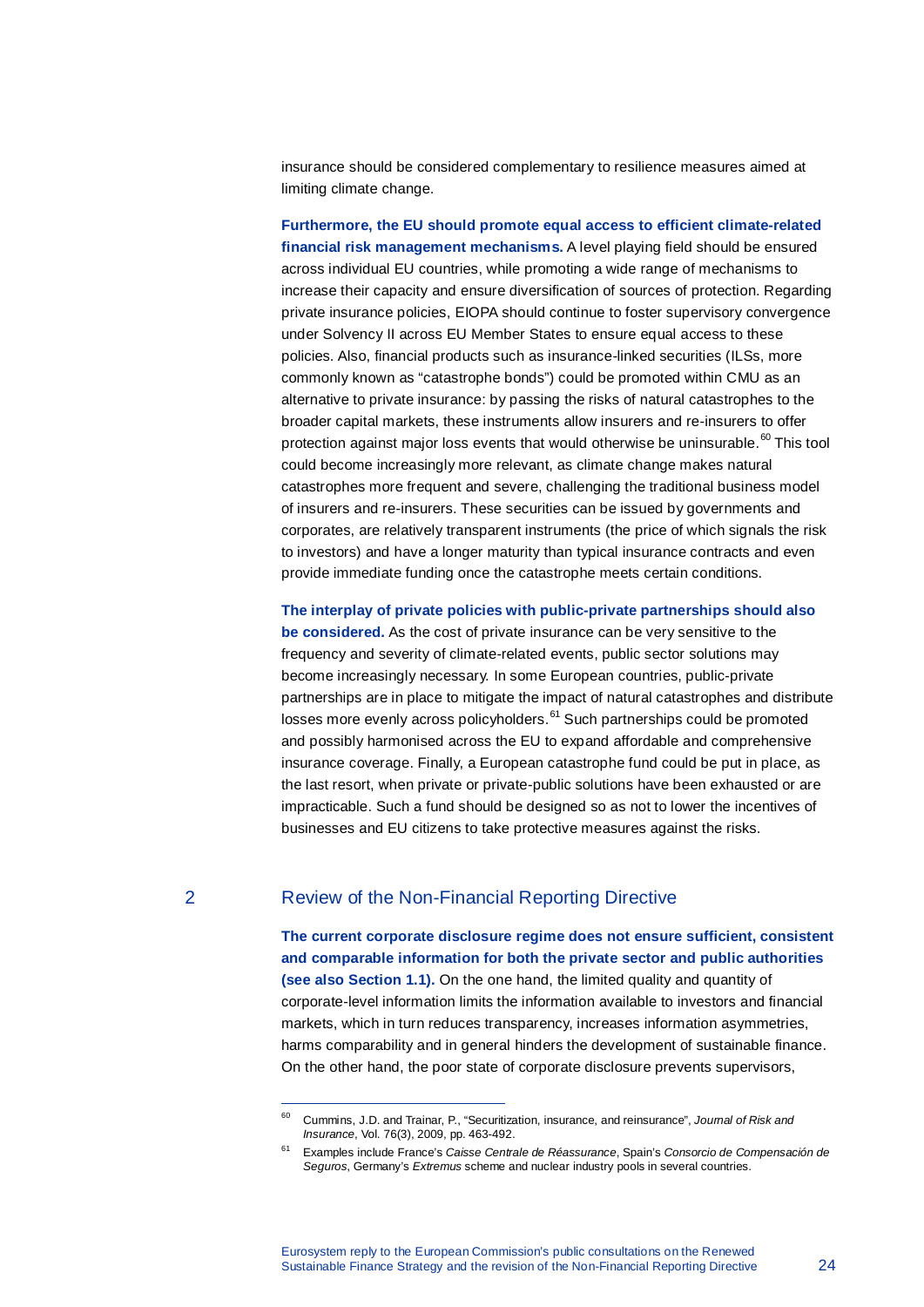financial stability authorities and central banks from appropriately assessing the exposure of corporates, and in turn of financial institutions, to sustainability, and most notably, climate-related risks. In this respect, the Eurosystem considers the review of the NFRD to be a necessary building block to address the data gap that currently hinders the development of appropriate risk assessment and risk monitoring frameworks for the financial sector. Furthermore legislation already adopted by the EU legislator, including the Taxonomy Regulation, can only become fully operational if more and better non-financial information is available from companies. The following sections provide the ECB's feedback on specific questions raised in the public consultation on the NFRD.

# 2.1 Improve corporate disclosure while avoiding disproportionate burdens

**Disclosing climate-related information should become mandatory under the revised NFRD, with the option to apply a simplified disclosure regime to small and medium-sized enterprises and to expand the coverage of the NFRD to non-listed companies.** Current NFRD requirements constitute an improvement and a step towards comprehensive disclosure of non-financial information, but more effort is needed. For applicability of the data for policymaking as well as the financial sector, it is necessary to achieve a high level of comparability of disclosed information across reporting entities. A prerequisite for this objective is the convergence of reporting and accounting standards on sustainability. The current ecosystem of sustainability standards is highly fragmented, which results partially from a broad scope of ESG aspects. While recognising the challenges stemming from the harmonisation of such diverse issues, the ECB supports work towards a single European – or eventually international –standard for ESG reporting. Given the wide spectrum of reporting dimensions, a set of non-overlapping standards might be required, each focusing on a subset of sustainability reporting. Enhancing corporates' disclosures is also necessary to put credit institutions and investment undertakings in a better position to fulfil their new ESG disclosure requirements. The current disclosure requirements of the NFRD only ensure to some extent that investee companies report the information that financial sector companies need and will increasingly need going forward. Accordingly, an extension of the scope of companies that have to report non-financial information should be considered to facilitate financial institutions' compliance with their own disclosure requirements.

#### **Sustainability-related disclosures should be comprehensive in scope and detail and rest on the principles of transparency, comparability and proportionality as follows.**

• Existing common standards should be referenced as much as possible, while sector-specific elements should be accounted for as well. On the one hand, corporates' sector-specific elements would facilitate banking institutions' sectoral risk analyses, monitoring of sectoral portfolios and target-setting. On the other, the banking sector itself has some particularities which deserve complementary information and metrics (for example, indirect emissions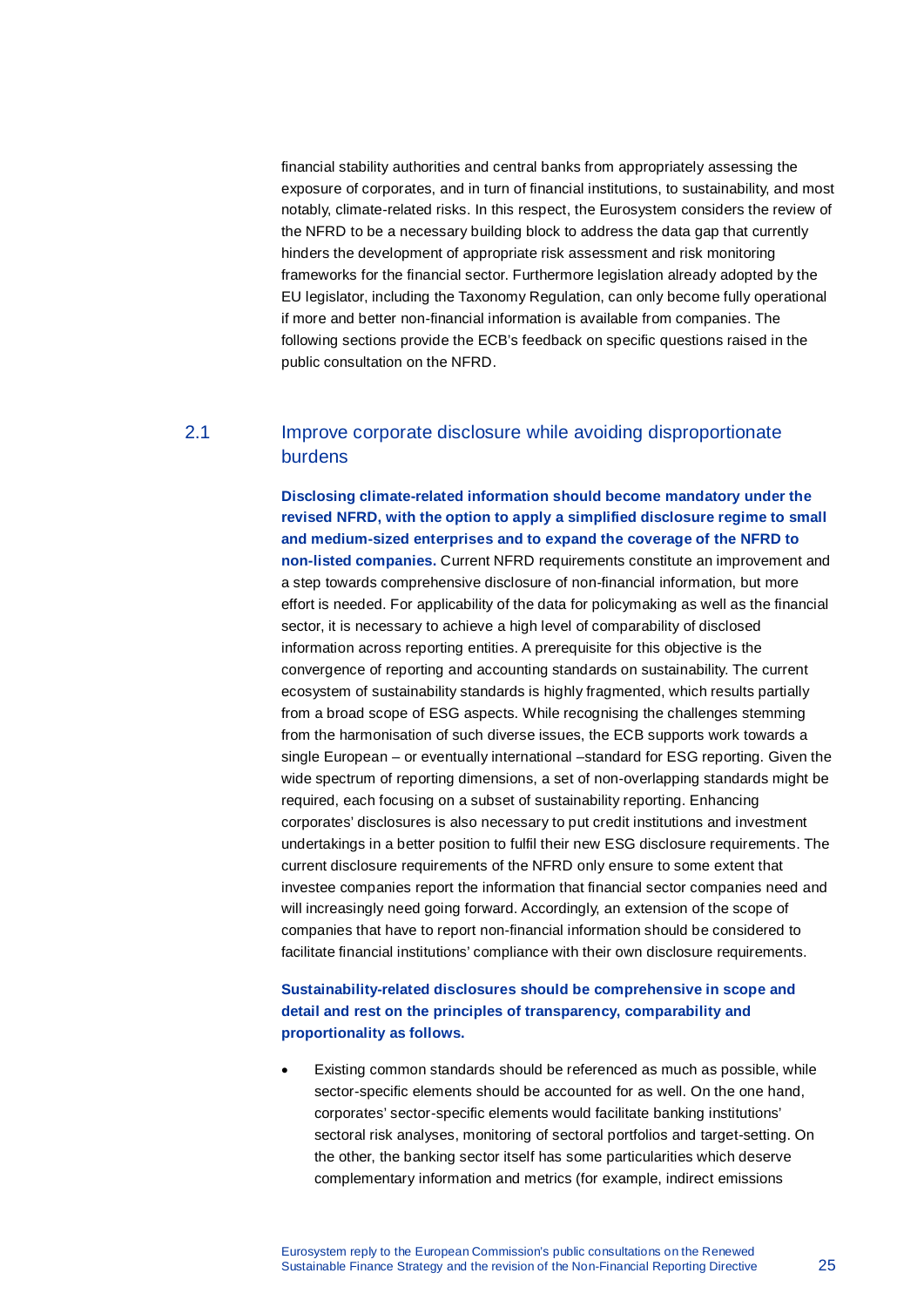stemming from the financing and lending activity, which for banks qualify as Scope 3 data).

- Explicit information should be demanded about companies' value chains, for example in order to obtain credible information on indirect emissions. If detailed information is unavailable or its collection is deemed too burdensome, the legislator should foresee a clear and standardised approach for estimating the data.
- The Commission's Guidelines on reporting non-financial information should, to the extent possible, be incorporated in the revised NFRD. Requirements should facilitate disclosure of the financial impact of the materialisation of climate change-related risks.

**At the same time, the Eurosystem underlines the importance of proportionality to avoid an excessive burden on companies.** The Eurosystem supports the development of a simplified disclosures regime for small and medium-sized enterprises in line with the principle of proportionality. Such a simplified regime should ensure that relevant information is reported to ensure that financial institutions, notably banks, can appropriately build on them and in turn have sufficient information to comply with their own risk management and disclosure requirements. In addition, the NFRD could be extended to also cover large non-listed companies as a company's exposure to climate change-related risk such that its relevance for climate change does not depend on its organisational form (public versus private), but on its economic activity.

# 2.2 Strengthen reporting standards

**The Eurosystem welcomes initiatives aimed at harmonising and further detailing the reporting standards, as well as establishing a verification process of companies' reporting.** Common reporting standards of sufficient quality that will underpin comparable, transparent and reliable sustainability and climate changerelated disclosure are essential for developing more comparable and reliable sustainability/ESG-metrics, the correct assessment of ESG-related (financial and non-financial) risks and, therefore, the pricing of assets and the calibration of risk control measures. This would be beneficial for credit institutions' risk management, (internal) reporting and public disclosures on ESG risks, as well as for central banks and supervisors in conducting analyses. To enable their use by public authorities, the information reported should include at the very least standardised and comparable data items that are relevant for the analysis of climate-related financial risks, both transitional and physical (for example, geographical location and business activities of assets/facilities, and the associated environmental pressures, sectoral classification of companies, carbon footprint and forward-looking carbon trajectory, as well as other environmental risks and opportunities). Crucially, the requirements should go beyond the largely qualitative nature of existing disclosure requirements. All these initiatives should be accompanied by an adequate and transparent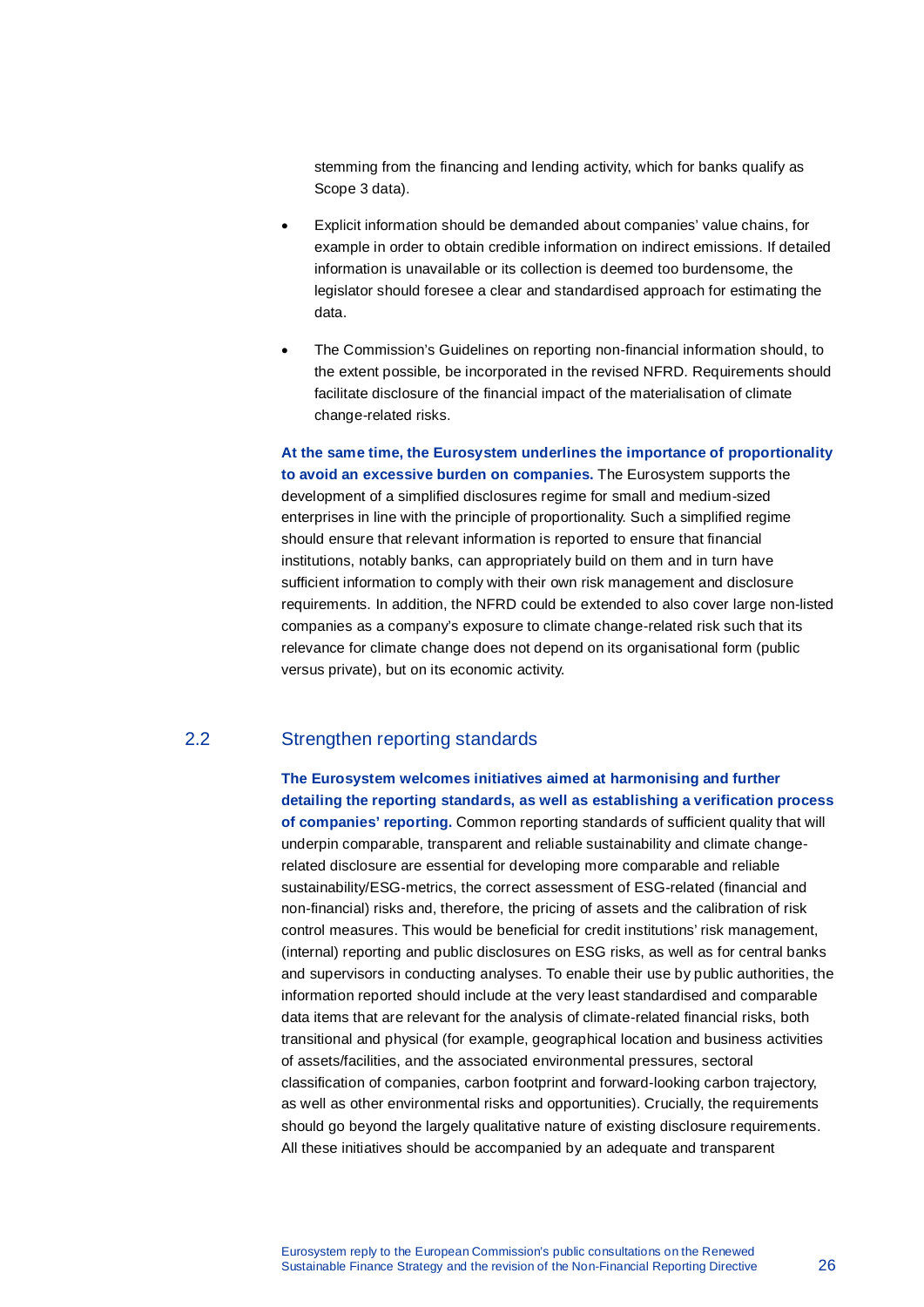verification process, while ensuring proportional treatment for small and mediumsized enterprises.

#### **The ECB would appreciate being involved in the development of an EU nonfinancial reporting standard, as suggested in the public consultations**

**document.** The bodies responsible for developing a European non-financial reporting standard should have expertise in the field of financial reporting in order to ensure "connectivity" or integration between financial and non-financial information. Given the existing and future requirements on ESG disclosures for the financial sector, it should be ensured that any non-financial reporting standard takes into account what is and will be required of financial institutions, including banks. In the light of its supervisory tasks, including the assessment of safe and prudent risk management by financial institutions and the assessment of banks' regulatory disclosures, the ECB stands ready to share expertise in the development of an EU non-financial reporting standard and to contribute to any emerging aspect that falls within its fields of advisory competence.

#### 2.3 Improve the quality and availability of climate-related information

**Consistent disclosure of climate-related information is essential for the impact assessment of economic activities on the environment, and reliable data are needed across jurisdictions and sectors.** Many of the indictors proposed in the Guidelines on reporting climate-related information are very relevant from the perspective of climate-related financial risk analysis (such as portfolio carbon footprint, exposures by sector of counterparty, geographical location of assets and their physical risk and forward-looking carbon trajectory). In this respect, GHG emissions are the main contributor to climate change, and consistent and comprehensive disclosure by economic agents on carbon footprint is a priority. Looking forward, it will be necessary to improve the availability of carbon emissions data, in particular of Scope 3 emissions data (i.e. emissions "along the value chain"). Moreover, as also pointed out by the Network for Greening the Financial System (NGFS), there is a clear need for data that is relevant for the measurement of other environmental (physical) risks. This includes, but is not limited to, water use, land use transformation and pollution.

#### 2.4 Include forward-looking information

**The Eurosystem supports the inclusion of forward-looking information under harmonised reporting standards, as well as information on governance, management procedures and targets.** The adoption of a forward-looking perspective is a crucial ingredient for the early identification of risks and the proactive formulation of mitigation responses. In particular, forward-looking information is a necessary component of scenario analysis and target-setting and should be more clearly and precisely defined in the NFRD provisions. In addition to describing the climate change-related and sustainability risks faced for different time horizons, information on how different climate change scenarios would affect the actual risk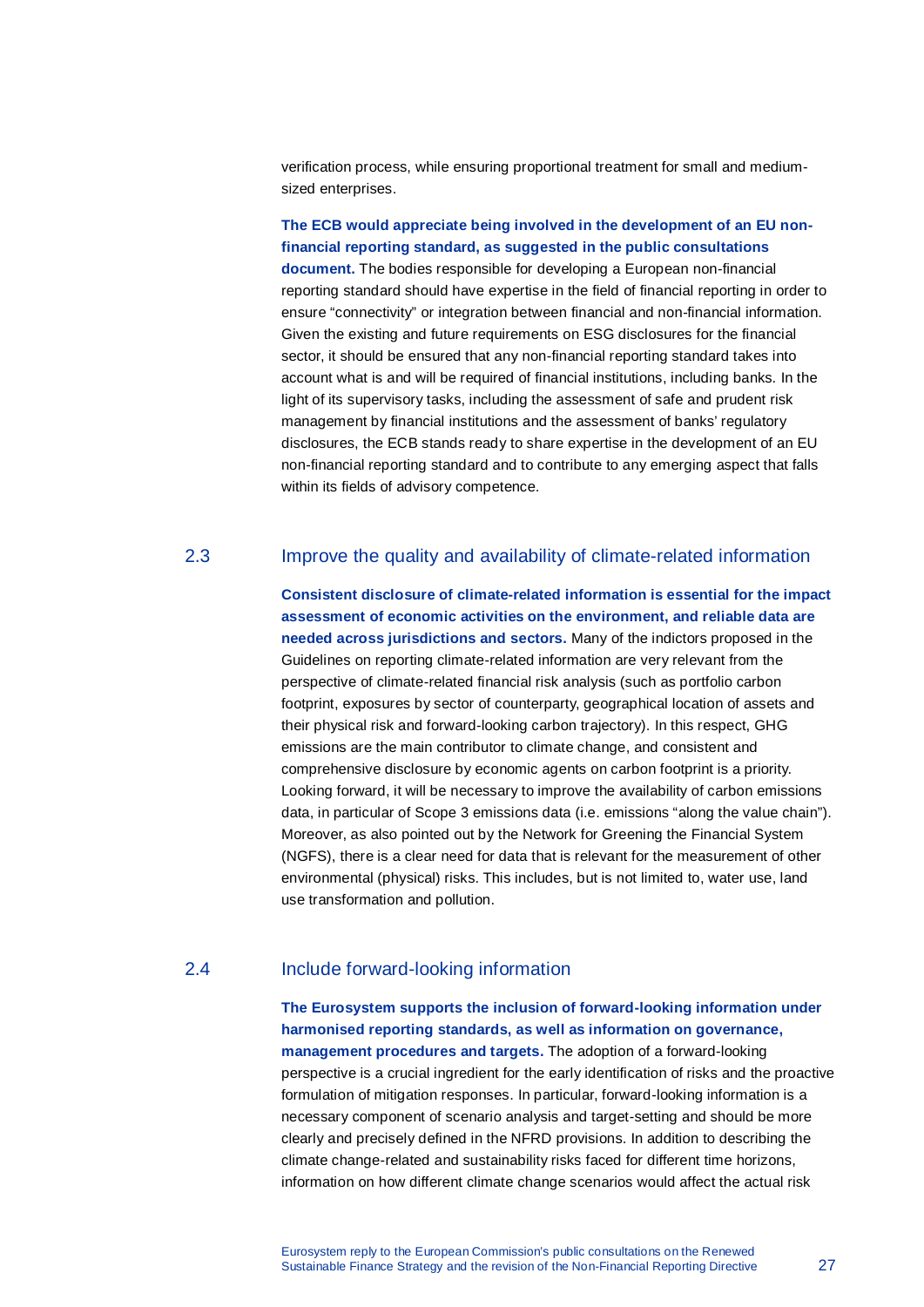exposure and the resiliency of companies' strategies could be considered. Forwardlooking information on the carbon trajectory of companies and on how the company's activity will evolve to contribute to the achievement of the EU objectives is critical. This will help provide more transparency on how a company will behave with regards to its ESG development, performance, position and impacts, but will also help inform internal decision-making and long-term strategies. This information should be harmonised to the maximum degree possible with the related requirements under the Disclosure Regulation and the Taxonomy Regulation.

**Where the disclosure of forward-looking information is also contemplated, the underlying assumptions should be reliable, solid, based on highly probable scenarios, clear and verifiable.** Assumptions should be realistic and they should not be made in a manner that would de facto deprive the maker of the statement of an assumption of responsibility for such statement and a full commitment to it. Generally speaking, the overall information should be provided in a manner that does not affect its reliability in practice.

# 2.5 Ensure a level playing field

**The scope of application of the NFRD should ensure a level playing field across financial and non-financial corporations and jurisdictions.** In principle, all corporates, not just financial institutions, should be required to report non-financial information: reliable data about sustainability-related factors, which have an impact on the performance and riskiness of companies, is relevant for all companies, whether or not they offer financial products or services that pursue sustainabilityrelated objectives. Furthermore, even if only financial undertakings were targeted, they would still need to obtain data from their counterparts. In order to ensure equal access and wide coverage, all corporates should be subject to the disclosure requirements. Furthermore, currently different disclosure requirements apply in different EU Member States. This creates distortions in the Single Market and unnecessary fragmentation in the quantity and quality of non-financial information available. National deviations from the common rules should be limited. Only when comparable and used widely, will disclosures perform their market-disciplining role.

# 2.6 Develop loan-level reporting standards

**The Eurosystem promotes the development of loan-level reporting standards that facilitate the compliance of financial institutions with their reporting requirements under the NFRD.** In particular, loan-by-loan data measure economic phenomena at the level at which they occur. Therefore, the data offer advantages for defining financial indicators relative to the aggregated approach. Granular data provide an unprecedented level of detail for analysing credit intermediation and defining related indicators. This high level of detail in itself provides flexibility to define indicators, including the possibility for back-casting, as well as allowing calibration and estimation of models. The dimensions and measures can be combined in multiple ways to measure economic phenomena at different levels. The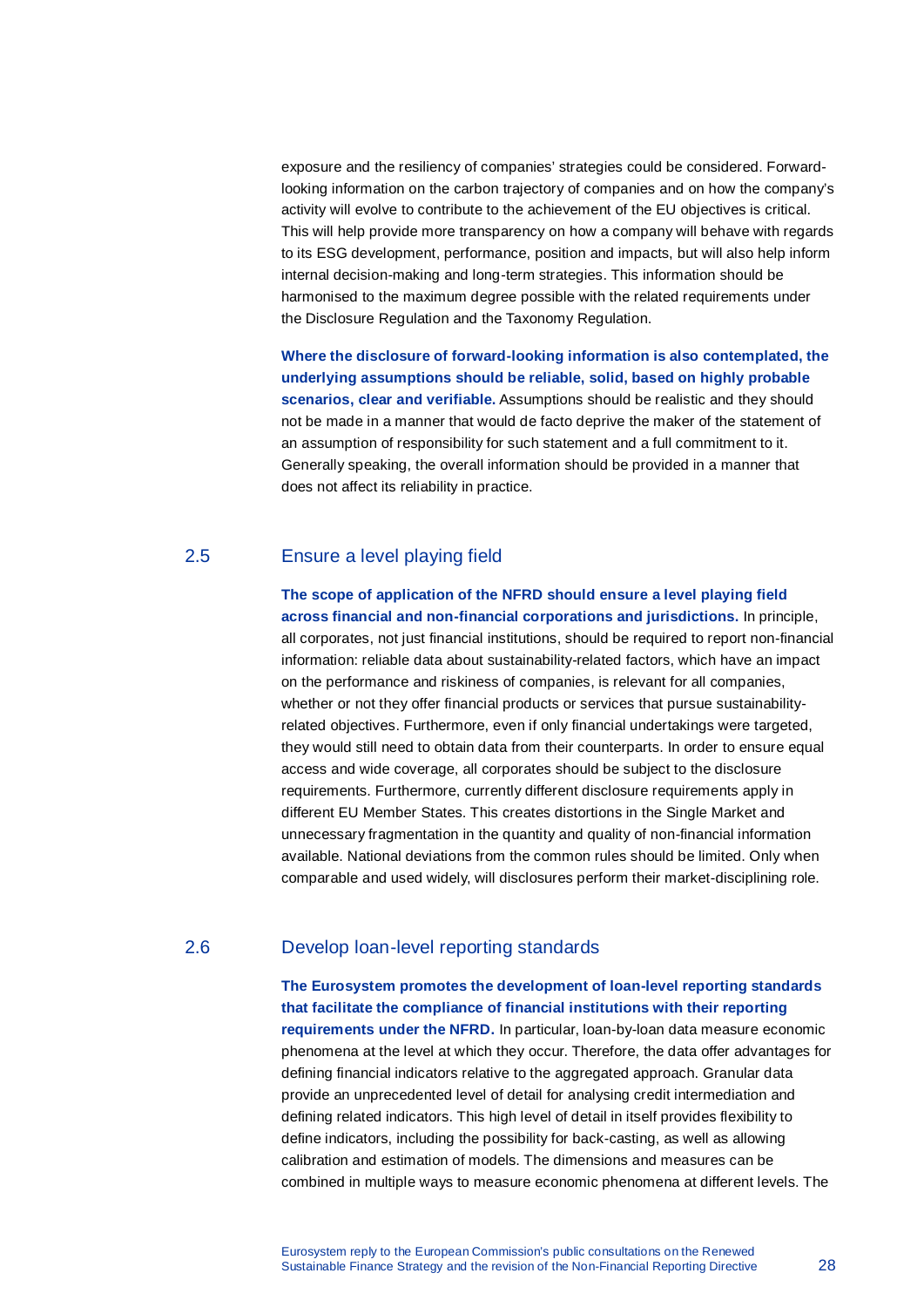attributes and values provide a starting point for improving existing indicators or defining new ones in a flexible manner. In this way, standardised and widely adopted loan-level reporting standards would facilitate credit institutions' reporting of nonfinancial information related to their balance sheet exposure, for example the GHG emissions of their clients.

#### 2.7 Ensure consistency of disclosure obligations

**The Eurosystem supports initiatives aimed at ensuring consistency and minimising the complexity of the reporting obligations stemming from different legislative texts.** The various legislative texts adopted since the launch of the 2018 Action Plan (i.e. Disclosures Regulation, Benchmark Regulation and Taxonomy Regulation) all include some of form of disclosure or reporting obligations (on top of those of the NFRD). Given the different scope of application, sectoral target and aim of the legal texts, the framework presents a challenging landscape to navigate and comply with. Duplication of obligations, inconsistency in the definitions, scope and objectives of the requirements represents a factor of unnecessary complication and ambiguity for the undertakings. This could undermine the effectiveness and broader acceptance of the new framework. Such a shortcoming should be avoided, and legislation should be navigated in a simple manner. As a first step, the European Commission should map the different reporting requirements currently established by the various pieces of legislation and provide the public with a clear and simple overview of the requirements that apply to each type of.  $62$ Subsequently, the review of the NFRD represents an opportunity to streamline and consolidate the sustainability reporting framework, including – where necessary – through amendments of the above-mentioned regulations.

### 2.8 Support international cooperation

l,

The Eurosystem supports globally coordinated efforts aimed at convergence towards common transparency and disclosure standards on a global level. As also acknowledged by the NGFS, <sup>[63](#page-28-1)</sup> the absence of a global standardised framework for disclosures results in insufficient comparability and consistency across jurisdictions and means there is no level playing field across jurisdictions, which may affect EU companies unfavourably. The EU should promote global efforts towards the development of common international reporting and disclosure standards on climaterelated and environmental information disclosure, notably through the EU International Platform on Sustainable Finance and international bodies and initiatives such as the Financial Stability Board, the Task-force on Climate-related Financial

<span id="page-28-0"></span> $62$  Such a map of disclosure obligations could build on the useful overview provided by the Technical Expert Group on sustainable finance in Sections 3.2 and 3.3 of th[e Final Technical Report on the](https://ec.europa.eu/info/sites/info/files/business_economy_euro/banking_and_finance/documents/200309-sustainable-finance-teg-final-report-taxonomy_en.pdf)  [Taxonomy.](https://ec.europa.eu/info/sites/info/files/business_economy_euro/banking_and_finance/documents/200309-sustainable-finance-teg-final-report-taxonomy_en.pdf)

<span id="page-28-1"></span><sup>&</sup>lt;sup>63</sup> Network for Greening the Financial System, "First comprehensive report. A call for action: climate [change as a source of financial risk"](https://www.banque-france.fr/sites/default/files/media/2019/04/17/ngfs_first_comprehensive_report_-_17042019_0.pdf), April 2019.